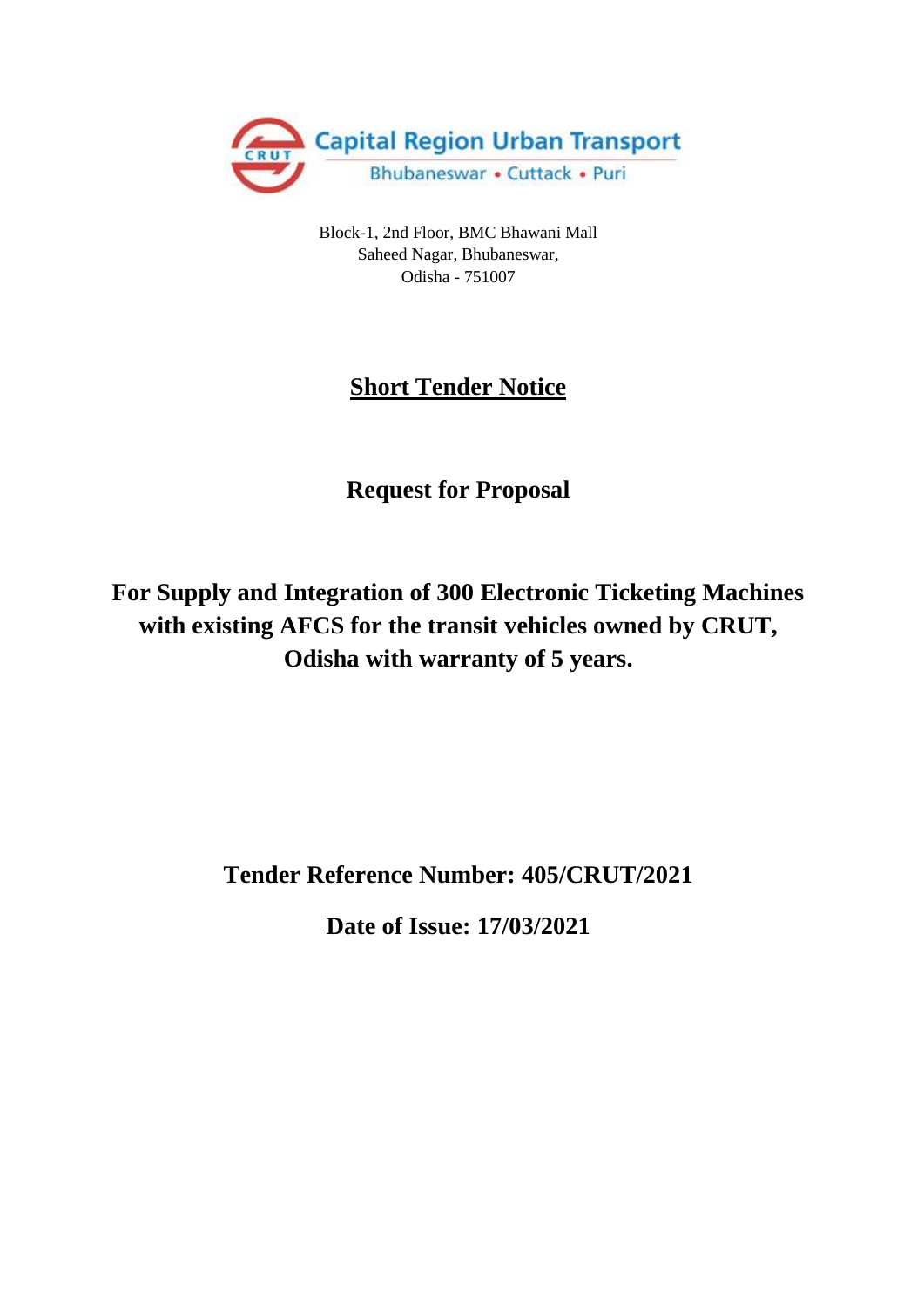#### **Capital Region Urban Transport**

Block-1, 2nd Floor, BMC Bhawani Mall, Saheed Nagar Bhubaneswar, Odisha (INDIA), Pin- 751007 Email: crutbbsr@gmail.com; Phone No.: 0674-2548625

Notice no: 405/CRUT/2021. Date: 17-03-2021

# **Short Tender Notice**

**For Supply and Integration of 300 Electronic Ticketing Machines for the transit vehicles owned by CRUT, Odisha with warranty of 5 years** 

1. CRUT invites proposal from interested bidders for the above-mentioned purpose. Please refer Tender document for details.

The Tender Document shall be available from 20/03/2021onwards in following Web portal: [www.capitalregiontransport.in.](http://www.osrtc.in/) Further, intimation i.e. (Corrigendum/Addendum/ Clarifications) shall be uploaded in the above website only.

3. Applicants are required to submit the duly filled proposals as per the prescribed format on or before 08/04/2021, 3.00 PM, The proposals received shall be opened at 4.00 PM, on 08/04/2021

In case of any query/clarifications, please contact 0674-2548625 or email at [crutbbsr@gmail.com](mailto:crutbbsr@gmail.com)

5. CRUT reserves the right to accept or reject bid process without assigning any reasons thereof.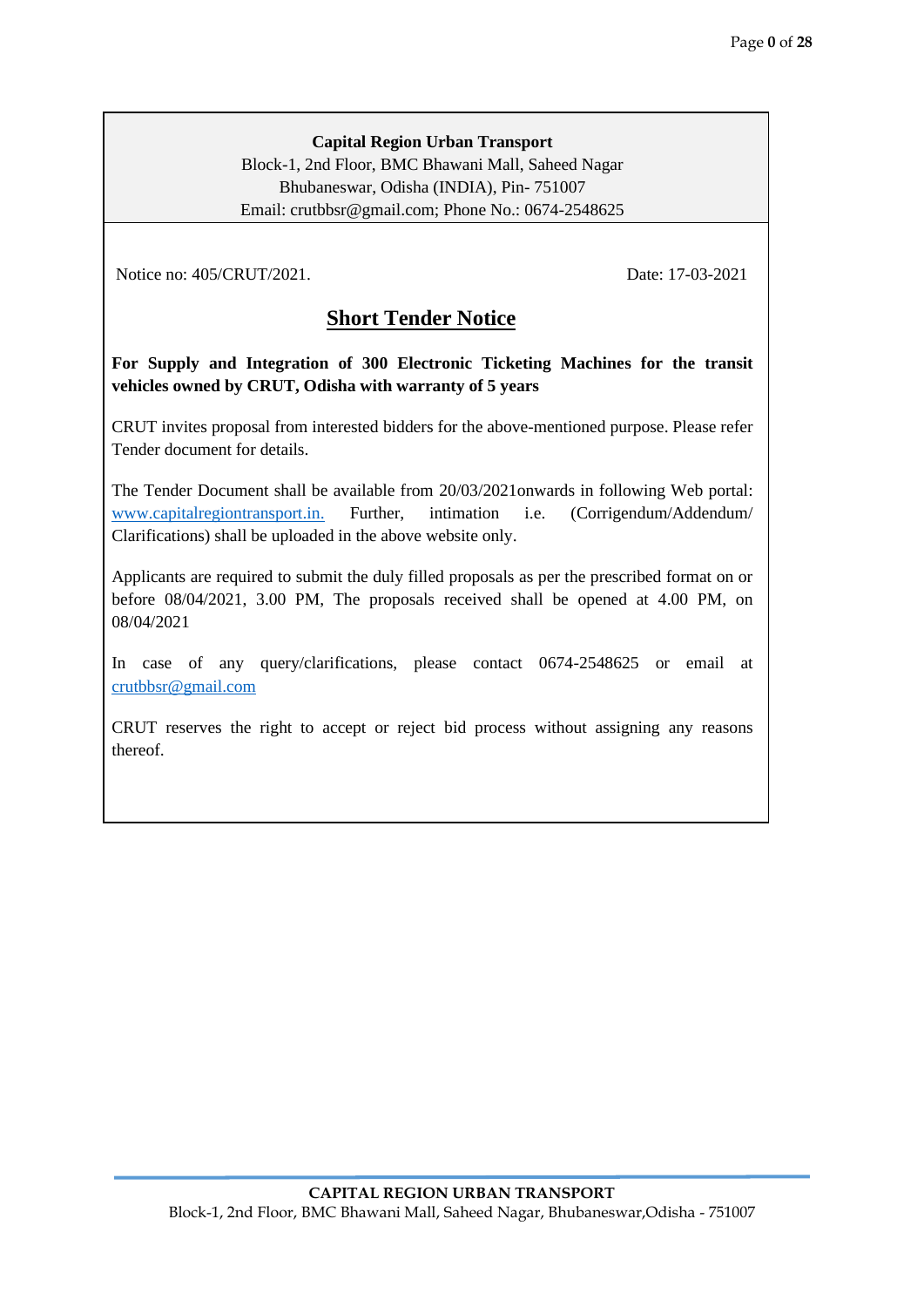#### *Disclaimer*

- *1. Capital Region Urban Transport (herein after referred to as CRUT) has issued this for selection of vendor for supply and integration of 300 ETMs with E-ticketing system and vehicle tracking system for the transit vehicles owned by CRUT, Odisha such terms and Conditions as set out in this Tender document, including but not limited to the Technical Specifications set out in different parts of this Tender document.*
- *2. This Tender has been prepared with an intention to invite prospective Applicants/Bidders and to assist them in making their decision of whether or not to submit a proposal. It is hereby clarified that this Tender is not an agreement and the purpose of this Tender is to provide the Bidder(s) with information to assist them in the formulation of their proposals. This Tender document does not purport to contain all the information Bidders may require. This Tender document may not be appropriate for all persons, and it is not possible for CRUT to consider the investment objectives, financial situation and particular needs of each Bidder.*
- *3. CRUT has taken due care in preparation of information contained herein. However, this information is not intended to be exhaustive. Interested parties are required to make their own inquiries and respondents will be required to confirm in writing that they have done so and they do not solely rely on the information contained in this Tender in submitting their Proposal. This Tender includes statements, which reflect various assumptions and assessments arrived at by CRUT in relation to the Project. Such assumptions, assessments and statements do not purport to contain all the information that each Bidder may require.*
- *4. This Tender is not an agreement by and between CRUT and the prospective Bidders or any other person. The information contained in this Tender is provided on the basis that it is non– binding on CRUT, any of its authorities or agencies, or any of their respective officers, employees, agents, or advisors. CRUT makes no representation or warranty and shall incur no liability under any law as to the accuracy, reliability or completeness of the information contained in the Tender document. Each Bidder is advised to consider the Tender document as per his understanding and capacity. The Bidders are also advised to do appropriate examination, enquiry and scrutiny of all aspects mentioned in the Tender document before bidding. Bidders are encouraged to take professional help of experts on financial, legal, technical, taxation, and any other matters / sectors appearing in the document or specified work. Bidders are also requested to go through the Tender document in detail and bring to notice of CRUT any kind of error, misprint, inaccuracies, or omission in the document. CRUT reserves the right not to proceed with the project, to alter the time table reflected in this document, or to change the process or procedure to be applied. CRUT also reserves the right to decline to discuss the Project further with any party submitting a proposal.*
- *5. No reimbursement of cost of any type will be paid to persons, entities, submitting a Proposal. The Bidder shall bear all costs arising from, associated with or relating to the preparation and submission of its Bid including but not limited to preparation, copying, postage, delivery fees, expenses associated with any demonstrations or presentations which may be required by CRUT or any other costs incurred in connection with or relating to its Bid.*
- *6. This issue of this Tender does not imply that CRUT is bound to select and pre-qualify Bids for Bid Stage or to appoint the selected Bidder for the project and CRUT reserves the right to*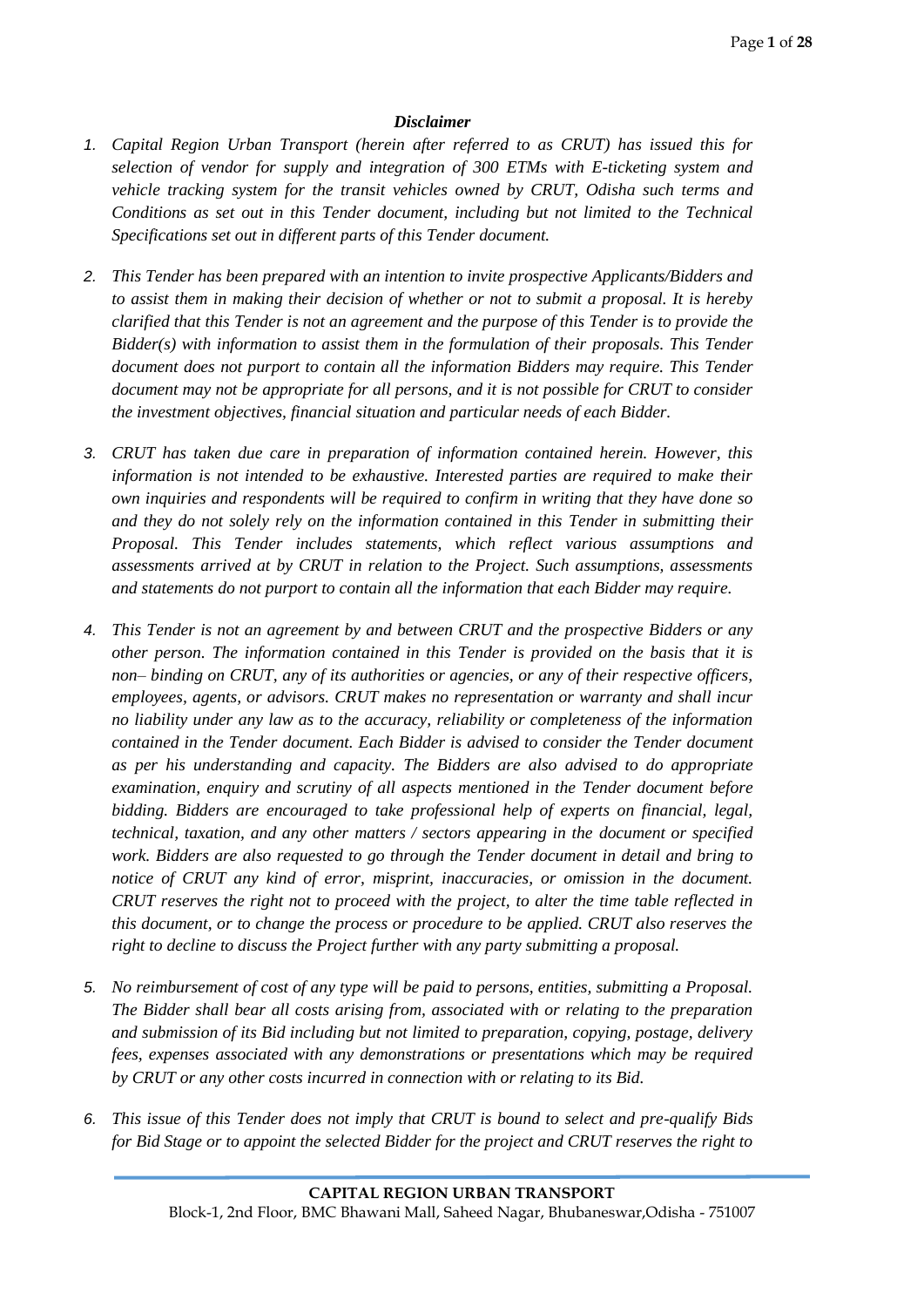*reject all or any of the Bids without assigning any reasons whatsoever.*

- *7. CRUT may, in its absolute discretion but without being under any obligation to do so, update, amend or supplement the information, assessment or assumptions contained in this Tender.*
- *8. CRUT, its employees and advisors make no representation or warranty and shall have no liability (for any cost, damage, loss or expense which may arise from or is incurred or suffered on account of anything contained in this Tender or otherwise, including but not limited to the accuracy, adequacy, correctness, completeness or reliability of the Tender and any assessment, assumption, statement or information contained therein or deemed to be part of this Tender or arising in any way with eligibility of Bidder for participation in the Bidding Process) towards any Applicant or Bidder or a third person, under any law, statute, rule, regulation or tort law, principles of restitution or unjust enrichment or otherwise.*
- *9. CRUT also accepts no liability of any nature whether resulting from negligence or otherwise howsoever caused arising from reliance of any Bidder upon the statement contained in this Tender.*
- *10. Interested parties, after careful review of all the clauses of this 'Request for Proposal', are encouraged to send their suggestions in writing to CRUT. Such suggestions, after review by CRUT, may be incorporated into this 'Request for Proposal' as a corrigendum which shall be uploaded onto website [www.capitalregiontransport.in](http://www.odishatenders.gov.in./)*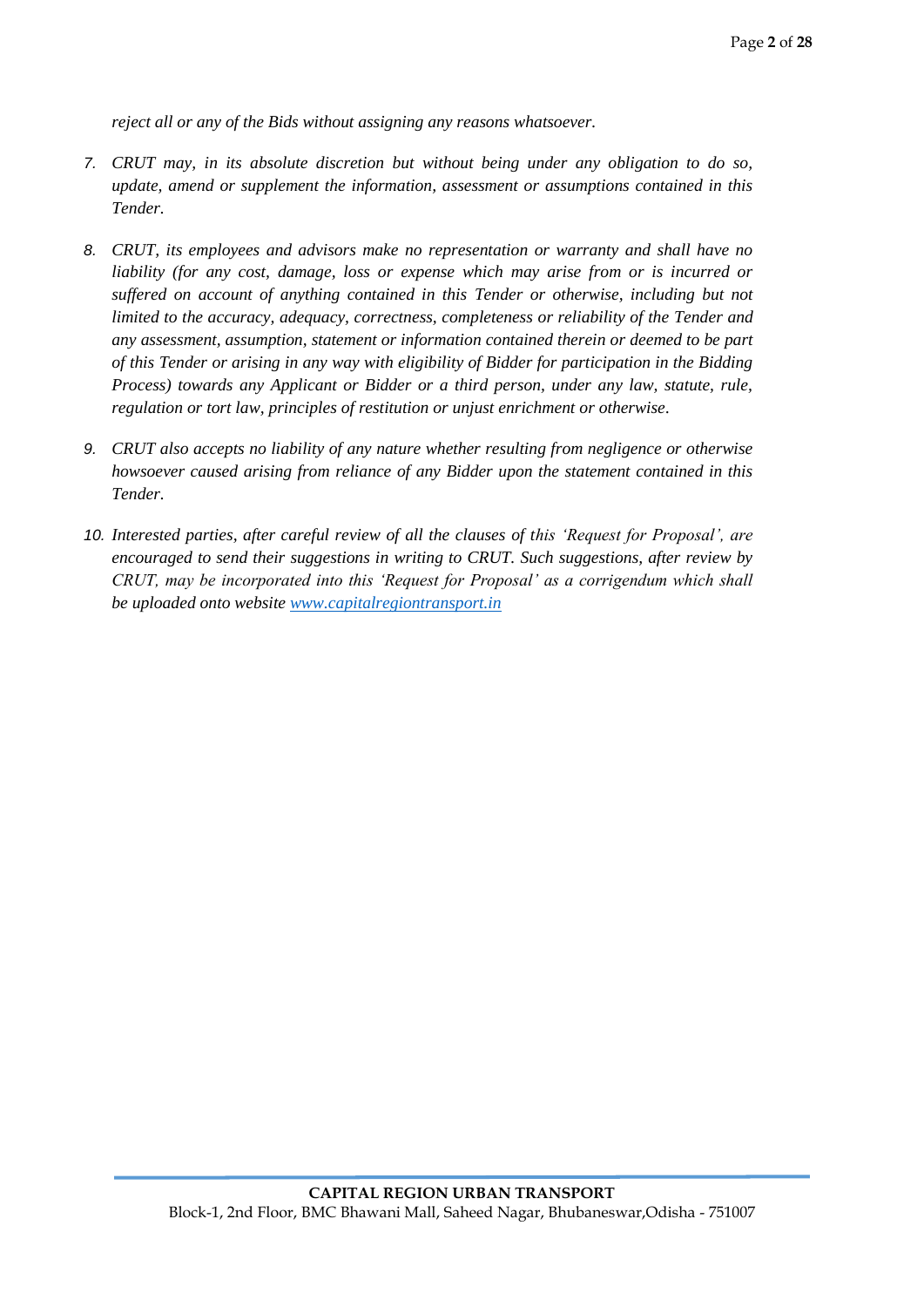#### **Instructions to Bidders**

#### **Background**

Capital Region Urban Transport operates under the Housing and Urban Development Department (HUDD) of Govt. of Odisha. Bhubaneswar Puri Transport Services (BPTS) was a company which started its operation from 10th Oct, 2010. It was the sole public bus transport provider for Bhubaneswar city and has been mandated to manage and operate the Urban Bus Service on intra city and on intercity routes in and between Bhubaneswar and its surrounding areas. Through a Govt. notification dated 19.01.2018 issued by H&UD Department had changed the name of BPTS to Capital Region Urban Transport (CRUT) with a new Board structure and new jurisdiction for providing transport services.

CRUT is responsible for providing transport facilities within Bhubaneswar Development Authority (BDA), Cuttack Development Authority (CDA) and Puri-Konark Development Authority (PKDA) area. CRUT with the objective of improving public transport services in capital region of Odisha has engaged private operators for bus operations and managing its services on gross cost contract mode. CRUT retains full responsibility for bus operations and revenue collection and absorbs the associated revenue risks. CRUT has launched the Bus Service under the "Mo Bus" brand. Apart from bus transport, CRUT has also planned for launching E Vehicles such as E-Ridein near future. In the process of operating and managing public transport, CRUT is engaged with various technology service provider facilitating intelligent transport management system.

#### 1. **Purpose**

With a vision to be the "The Preferred Nodal Public Road Transport Provider of the State with increased Revenue Contribution and Market Share in next 5 Years" CRUT envisages establishing and strengthening bus services in Bhubaneswar, Cuttack, Puri, Konark and Khurdha. For this purpose, CRUT is desirous of implementing a "**Smart Transit Project"** which includes comprehensive technology solutions for ticketing and digital payments. The key objectives of this program are:

- a) To increase the adoption and usage of public bus transport
- b) To migrate to cash-less, contactless, digital ticketing and payments in transit vehicles,
- c) To procure latest quality electronic ticketing machines for efficient bus operations

#### 2. **Cost of Tender Document**

Prior to submitting the Bids, the Bidders shall pay Bid Document Fee in form of DD favoring CRUT as part of Physical submission. It is clarified that the Bid Document Fee is non-refundable

#### 3. **Change in Ownership**

By submitting the Bid, the Bidder shall be deemed to have acknowledged and agreed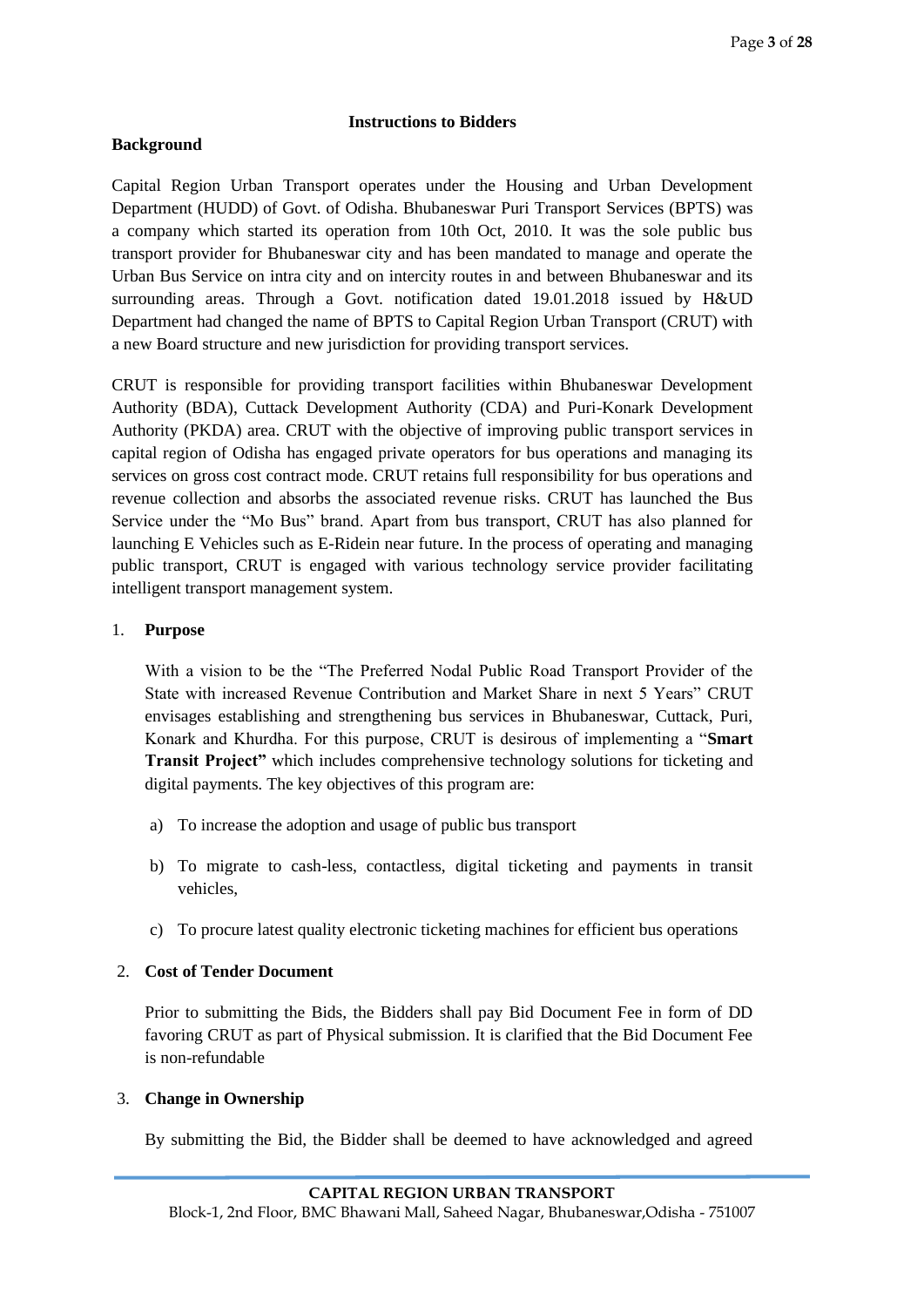that in the event of a change in control of the Bidder itself or an Associate whose Technical Capacity or the Holding Company whose Financial Capacity was taken into consideration for the purposes of Short Listing and Qualification under and in accordance with this Tender, the Bidder shall be deemed to have knowledge of the same and shall be required to inform the CRUT along with all relevant particulars about the same. CRUT may, in its sole discretion, approve the same or disqualify the Bidder or withdraw the Purchase Order (PO) from the Selected Bidder, as the case may be. In the event such change in control occurs after signing of the Agreement but prior to financial close of the Project, it would, notwithstanding anything to the contrary contained in the Agreement, be deemed to be a breach of the Agreement, and the same shall be liable to be terminated without the CRUT being liable in any manner whatsoever to the Bidder. In such an event, notwithstanding anything to the contrary contained in the Agreement, the CRUT shall be entitled to forfeit and appropriate the Bid Security or Performance Security, as the case may be, as damages, without prejudice to any other right or remedy that may be available to the CRUT under the Bid Documents and/ or the Agreement or otherwise. CRUT shall keep the Hardware and Software so deployed by the Bidder.

#### 4. **Transfer of Tender**

The Bidding Document is not transferable to any other Bidder. The Bidder who purchases the document and submits the Bid shall be the same.

#### 5. **Sub-Contracting Conditions**

Bidder cannot be allowed to sub-contract the work.

#### 6. **Completeness of Response**

Bidders are advised to study all instructions, forms, terms, requirements and other information in the Tender documents carefully. Submission of bid shall be deemed to have been done after careful study and examination of the Tender document with full understanding of its implications.

The response to this Tender should be full and complete in all respects. Failure to furnish all information required by the Tender document or submission of a proposal not substantially responsive to the Tender document in every respect will be at the Bidder's risk and may result in rejection of its Proposal.

#### 7. **Proposal Preparation Costs**

The Bidder shall submit the bid at its cost and CRUT shall not be held responsible for any cost incurred by the Bidder. Submission of a bid does not entitle the Bidder to claim any cost and rights over CRUT and CRUT shall be at liberty to cancel any or all bids without giving any notice.

All materials submitted by the Bidder shall be the absolute property of CRUT and no copyright/patent etc. shall be entertained by CRUT.

#### 8. **Right to modification of technical requirements**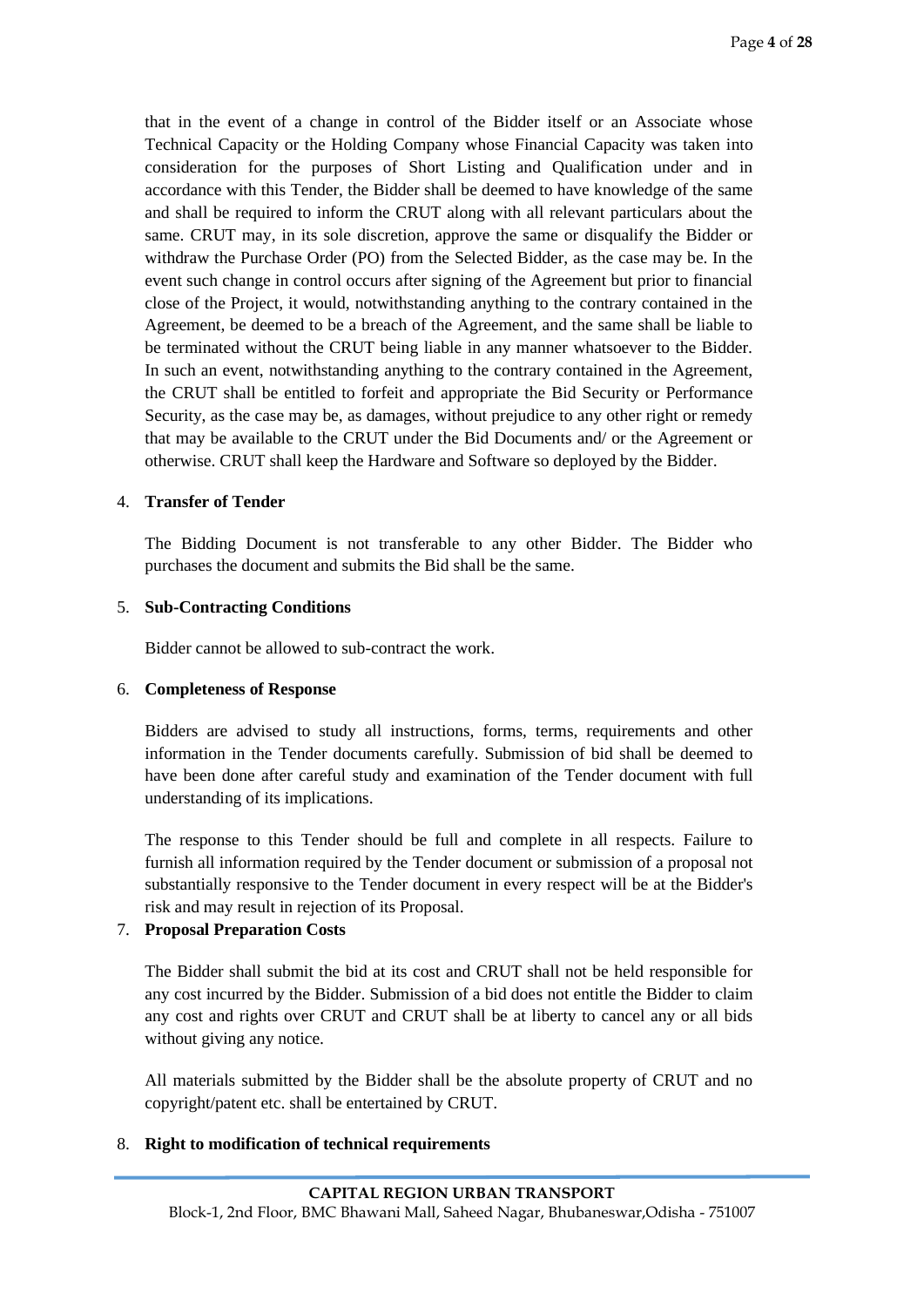CRUT reserves the right to modify the technical specifications and upgrade technical functionalities at any time during the bid process.

#### 9. **Bidder Inquiries**

Bidder shall e-mail their queries at below mentioned e-mail address at [crutbbsr@gmail.com.](mailto:crutbbsr@gmail.com) The response to the queries will be provided through email. No queries will be entertained after seven days of Tender publication. This response of CRUT shall become integral part of Tender document. CRUT shall endeavor to respond to the questions raised or clarifications sought by the Bidders. However, CRUT reserves the right not to respond to any question or provide any clarification, in its sole discretion and is not under any obligation to entertain/ respond to suggestions made or to incorporate modifications sought for.

#### 10. **Amendment of Tender Document**

All the amendments made in the document would be published on the Portal and shall be part of Tender. The Bidders are advised to visit the aforementioned website/portal on regular basis to check for necessary updates. CRUT also reserves the right to amend the dates mentioned in this Tender.

### 11. **Supplementary Information to the Bidder**

If CRUT deems it appropriate to revise any part of this Tender or to issue additional data to clarify an interpretation of provisions of this Tender, it may issue supplements to this Tender. Any such corrigendum shall be deemed to be incorporated by this reference into this tender.

#### 12. **CRUT's right to terminate the process**

CRUT may terminate the Tender process at any time and without assigning any reason. CRUT reserves the right to amend/edit/add/delete any clause of this Bid Document. This will be informed to all and will become part of the bid/Tender and information for the same would be published on the [www.capitalregiontransport.in](http://www.osrtc.in/)

# 13. **CRUT's Right to accept any Bid and to reject any or All Bids**

CRUT reserves the right to accept or reject any Bid, and to annul the bidding process and reject any or all Bids at any time prior to award of Contract, without thereby incurring any liability to the affected Bidder or Bidders or any obligation to inform the affected Bidder or Bidders of the grounds for CRUT's action.

#### 14. **Earnest Money Deposit (EMD)**

Earnest Money deposit (EMD) submission shall be in the form of Demand Draft. Any Bid not accompanied with EMD shall be rejected.

The EMD shall be denominated in Indian Rupees only. No interest will be payable to the Bidder on the amount of the EMD.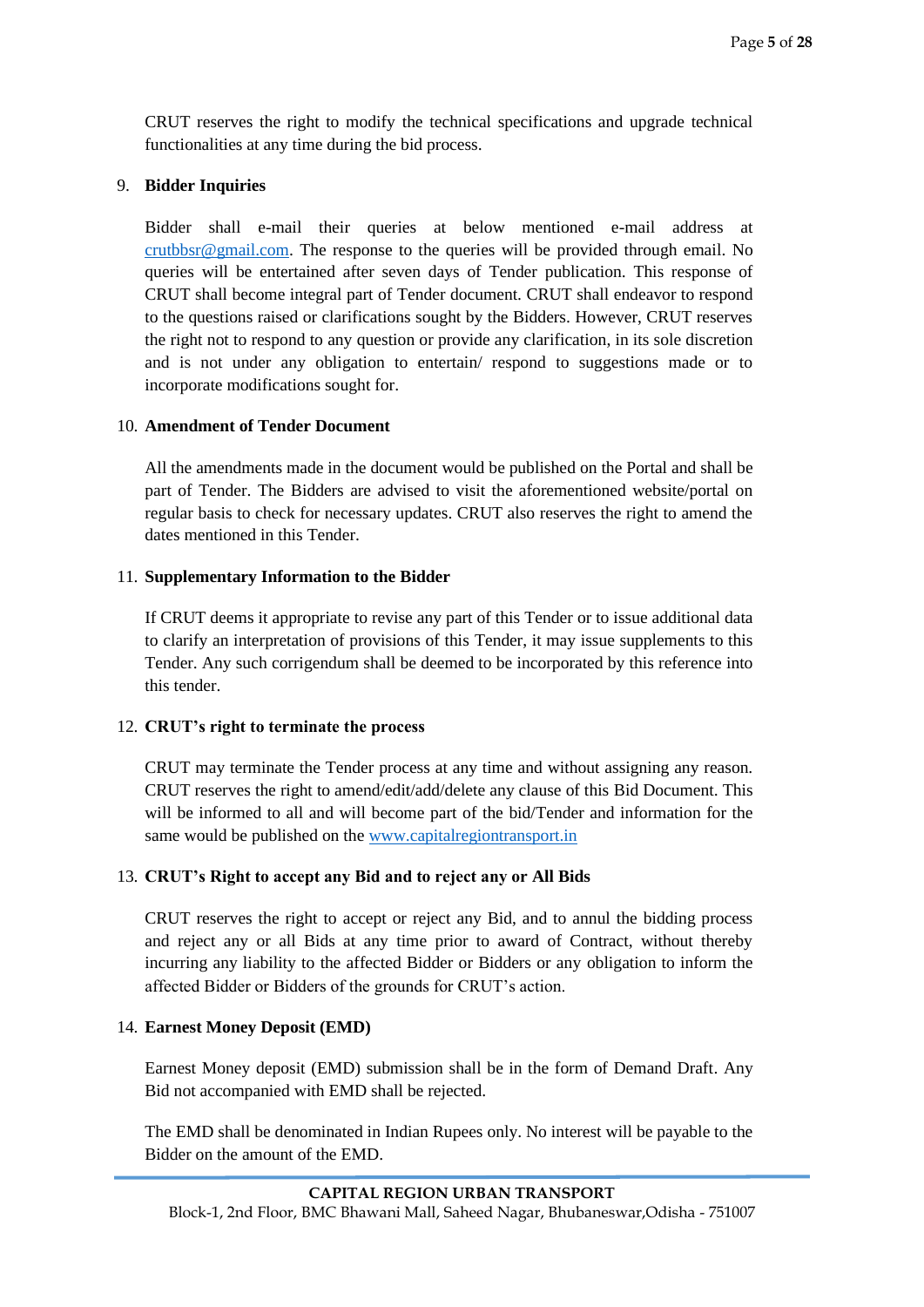Unsuccessful Bidder's EMD shall be returned within 60 days from the date of signing of contract with the successful Bidder.

EMD of Successful Bidder will be returned after the award of contract and submission of the bid Security in the form of Demand Draft (which is 5% of the Bid Value) within specified time.

EMD shall be non-transferable.

The EMD may be forfeited:

- o In case of a successful Bidder, if the Bidder fails to deliver the product within the defined timeline.
- o If during the bid process, abider indulges in any such deliberate act as would jeopardize or unnecessarily delay the process of bid evaluation and finalization.
- o If, during the bid process, any information is found false/fraudulent/mala fide, then CRUT shall reject the bid and, if necessary, initiate action.

#### 15. **Language of Bids**

This bid should be submitted in English language only. If any supporting documents submitted are in any language other than English, then the translation of the same in English language is to be duly attested by the Bidder and submitted with the bid, and English translation shall be validated at CRUT's discretion.

#### 16. **Intellectual property rights**

CRUT shall be granted a perpetual, non-exclusive license for products and related solutions, fixes provided pursuant to this work order, any bespoke development done during the term of contract and for any material developed or otherwise obtained by the Bidder.

The ownership of all IP including all source code, trademarks, patents, products, fixes, related solutions and materials related to this work order lies with the bidder.

"Product" means any web- based services, or materials comprising commercially released, pre-release or beta products (whether licensed for a fee or no charge) and any derivatives of the foregoing which are made available to CRUT for license which is published by product owner or its affiliates, or a third party. "Fixes" means product fixes that are either released generally (such as commercial product service packs) or that are provided to you when performing services (such as workarounds, patches, bug fixes, beta fixes and beta builds) and any derivatives of the foregoing.

#### 17. **Contact Details**

For any clarifications & communication with reference to the Tender documents, the Bidders are expected to communicate at the contact information provided in the data sheet.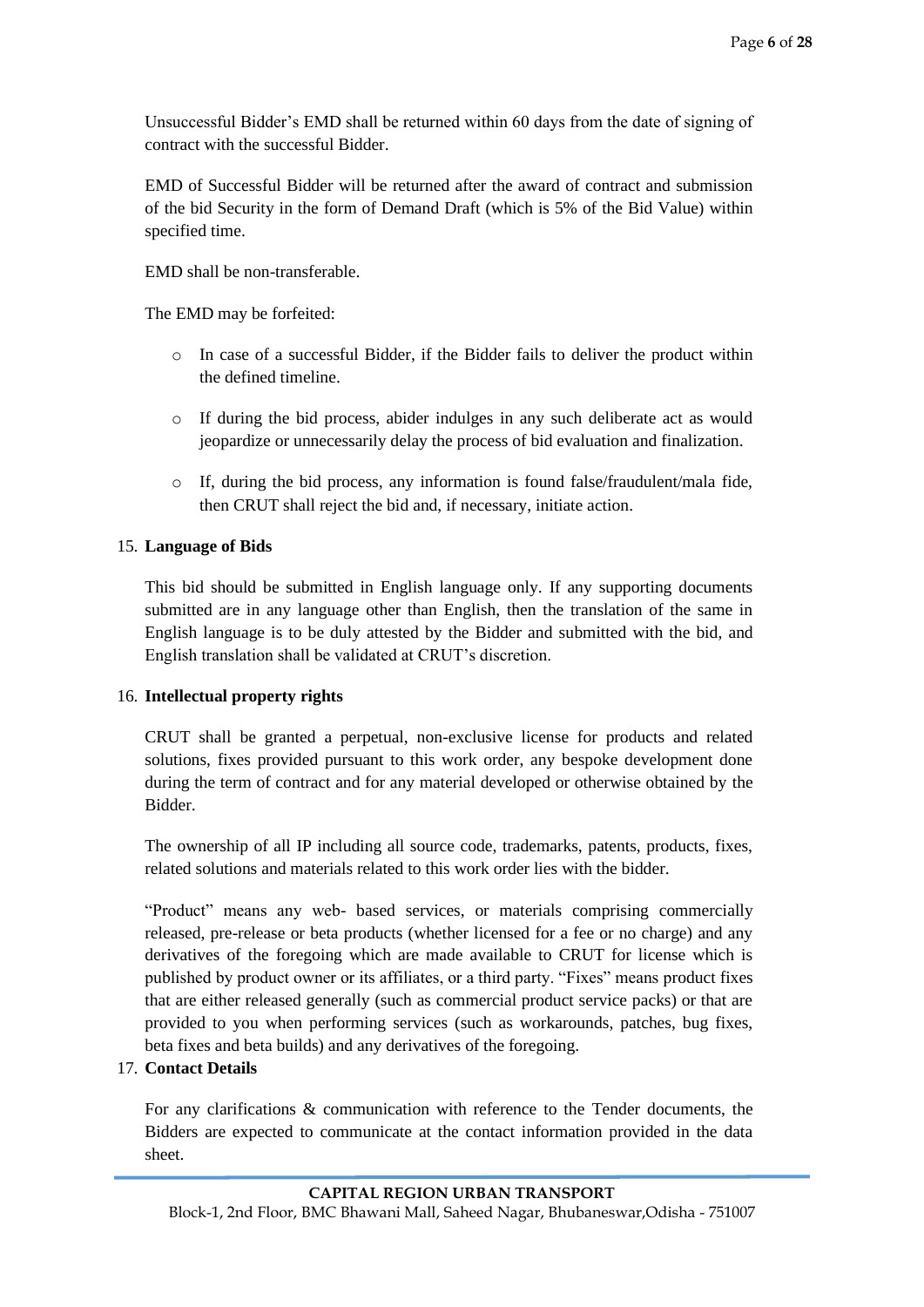#### 18. **Number of Bids**

The Bidder is eligible to submit only one Bid for the Procurement. In case of multiple Bids by a Bidder all such Bids shall be rejected and their EMD shall stand forfeited.

#### 19. **Bid Submission Format**

The entire proposal shall be submitted strictly as per the format specified in this tender document. Bids with deviation from this format are liable for rejection.

#### 20. **Bid Submission Instructions**

|                | <b>Documents Type</b>                       | <b>Document Format</b>                                                                                                               |  |  |  |  |  |
|----------------|---------------------------------------------|--------------------------------------------------------------------------------------------------------------------------------------|--|--|--|--|--|
|                | Tender Fee, EMD Detail & Pre-Qualification  |                                                                                                                                      |  |  |  |  |  |
| 1.             | <b>Tender Fee</b>                           | DD/Banker's Cheque of amount Rs. 11,800.00<br>(Non-Refundable)                                                                       |  |  |  |  |  |
| 2.             | <b>EMD</b>                                  | DD/Banker's Cheque of amount Rs. 120,000.00<br>(Refundable)                                                                          |  |  |  |  |  |
| 3.             | <b>Bid Security</b>                         | 5% of Bid Value, Further the bid security will be<br>considered as retention money till one year from<br>issuance of Purchase Order. |  |  |  |  |  |
| $\mathbf{4}$ . | Pre-qualification                           | As per the format mentioned against the respective<br>eligibility criteria clause.                                                   |  |  |  |  |  |
|                |                                             | <b>Technical Qualification Documents and Demonstration</b>                                                                           |  |  |  |  |  |
| 5 <sub>1</sub> | Technical<br><b>Bid</b><br>andDemonstration | As per the format mentioned against the respective<br>eligibility criteria clause.                                                   |  |  |  |  |  |
|                | <b>Financial Bid</b>                        |                                                                                                                                      |  |  |  |  |  |
| 5.             | <b>Financial Bid</b>                        | As per the format mentioned                                                                                                          |  |  |  |  |  |

The Bidder should ensure that all these documents, as mentioned in this Tender/ bidding document, are submitted along with the bid and in the prescribed format only. Nonsubmission of the required documents or submission of the documents in a different format/contents may lead to the rejection of the bid proposal submitted by the Bidder. Signed copy of this Tender.

The Bid will have to be signed duly and submitted by the proper authorized person as appointed by the Bidder.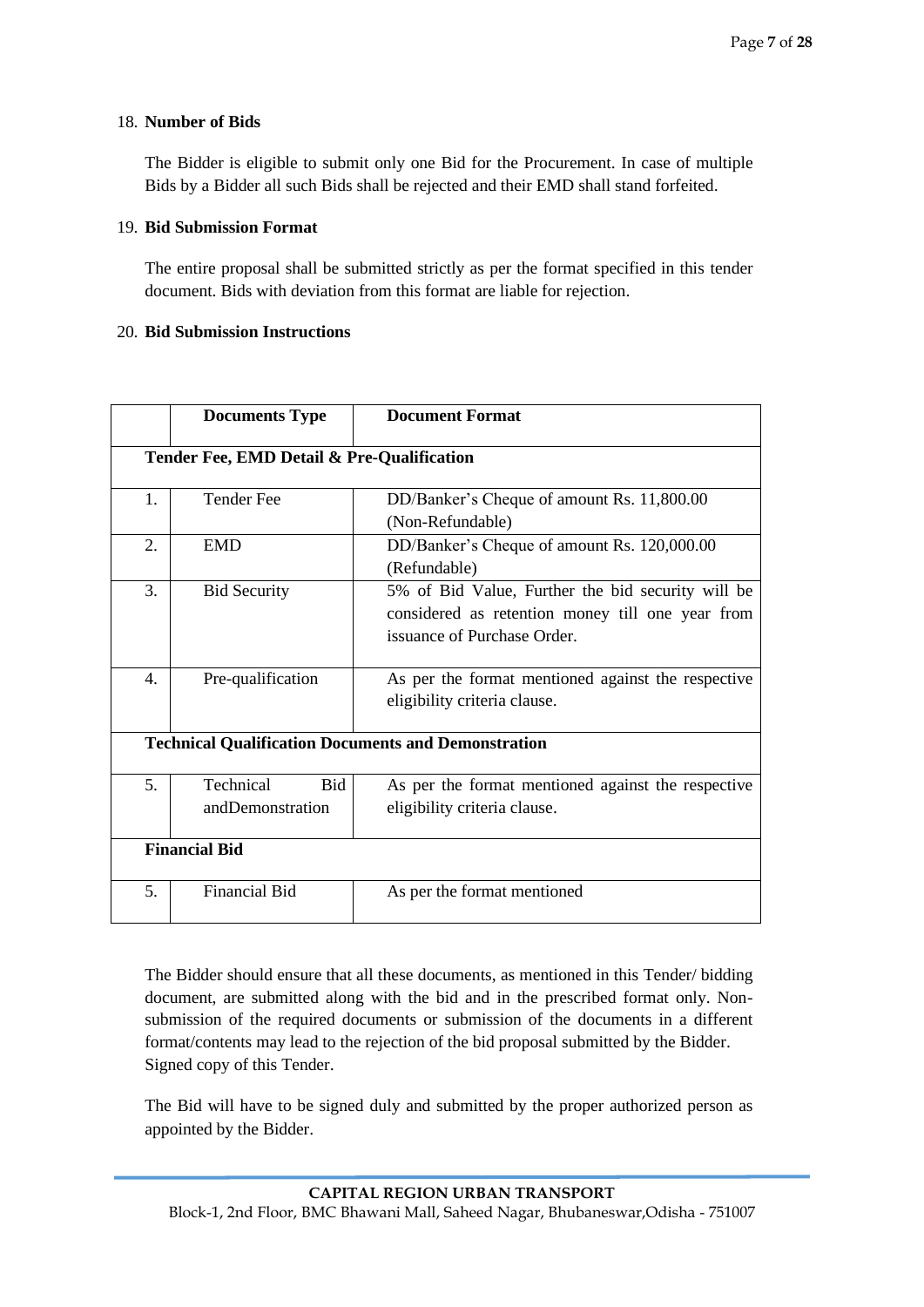All the documents should have page number with indexing. The documents must be bound properly, CRUT will not be responsible for missing of any documents. Unbound bid will not be considered.

The bid can be submitted physically or can be send through post, no bid will be considered as soft copy.

Bid should be in the prescribed format along with Annexes and supporting documents;

The instruments of Earnest Money Deposit & Cost of Tender document are to be put in a separate envelope duly sealed and super scribed with the word "Earnest Money Deposit & Cost of Tender Document".

All the envelopes containing Bid Documents, Earnest Money & Cost of Tender shall be put in a single envelope duly sealed, super scribed with Tender Notice No., Name of the work, date of opening of Technical Bid and addressed to GM (P& A) of Capital Region Urban Transport, Bhubaneswar.

#### 21. **Disqualification**

The Proposal is liable to be disqualified in the following cases or in case the Bidder fails to meet the bidding requirements as indicated in this Tender:

- Proposal not submitted in accordance with the procedure and formats prescribed in this document or treated as non-conforming Proposal.
- During validity of the Proposal, or its extended period, if any, the Bidder increases their quoted prices.
- Proposal is received incomplete.
- Proposal is received after due date and time.
- Proposal is not accompanied by the EMD.
- Information submitted in Technical Proposal is found to be misrepresented, incorrect or false, accidentally, unwittingly or otherwise, at any time during the processing of the Contract (no matter at what stage)
- Bidder fails to deposit the bid security or fails to deliver the product within 21 Days of the date of issue of Purchase Order or within such extended period, as may be specified by the CRUT.
- The validity of the bids submitted before deadline shall betill180days from the date of opening of the Bids.

#### 22. **Acknowledgement of Understanding of Terms**

By submitting a Proposal, each Bidder shall be deemed to acknowledge that he/she has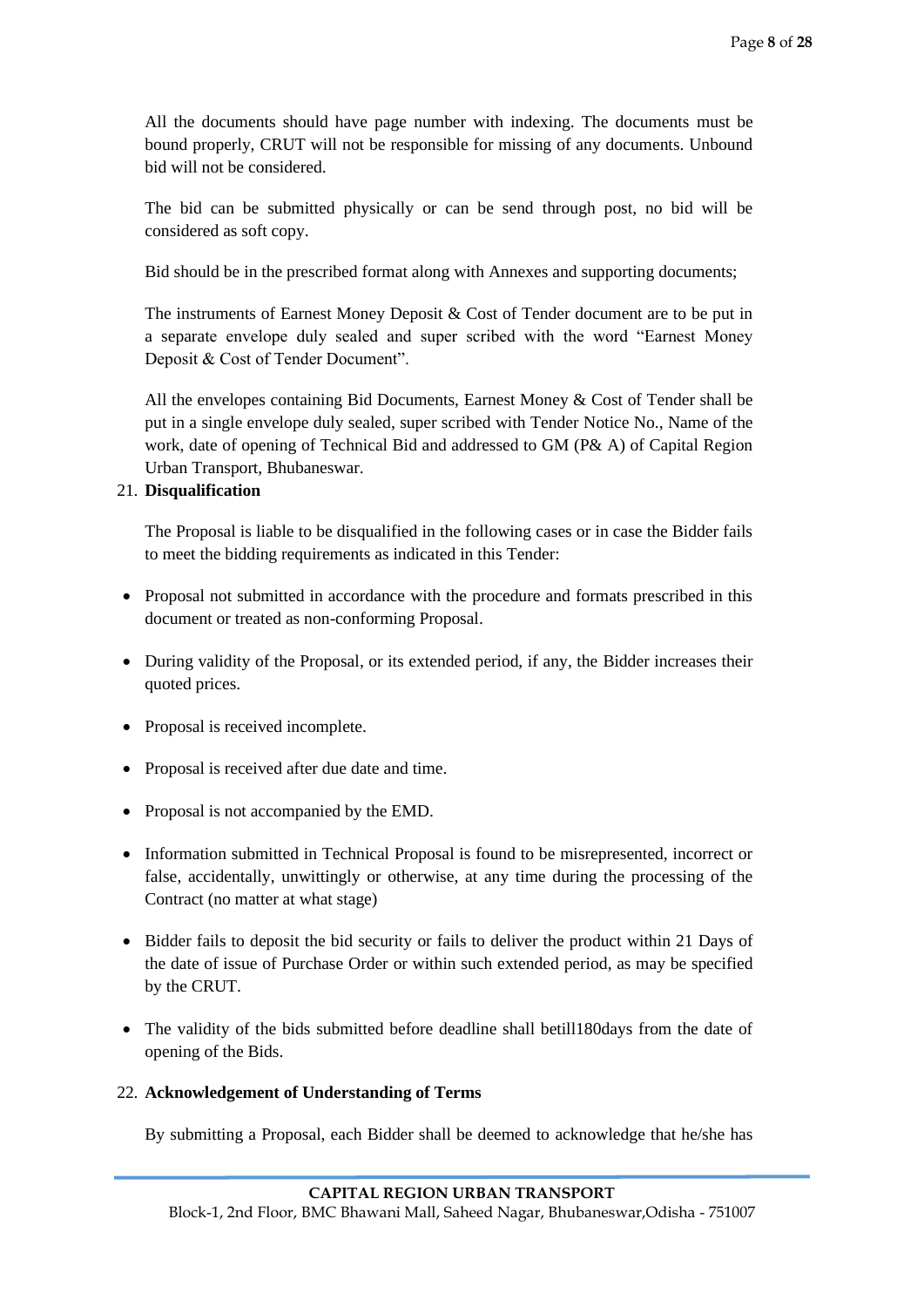carefully read and accepts all sections of this Tender, including all forms, schedules, annexure, corrigendum and addendums (if any)hereto, and has fully informed itself as to all existing conditions and limitations.

#### **Bid Evaluation Methodology**

23. Overall Methodology

Evaluation of the proposals will be based on **Minimum Cost Method** mode with technical qualification, respectively.

a) In the first phase the check list (provided within this tender document) shall be evaluated on the basis of eligibility criteria as mentioned in this Tender.

c) Financial proposals of qualified bidder (who'll meet all the requirement specified with this tender document) shall be opened publicly on 08-04-2021, 16.00 Hrs., in the presence of firm's representatives who choose to attend. The financial offers of unsuccessful applicants will be returned without opening.

d) The lowest cost bid (L1) will be the successful bidder.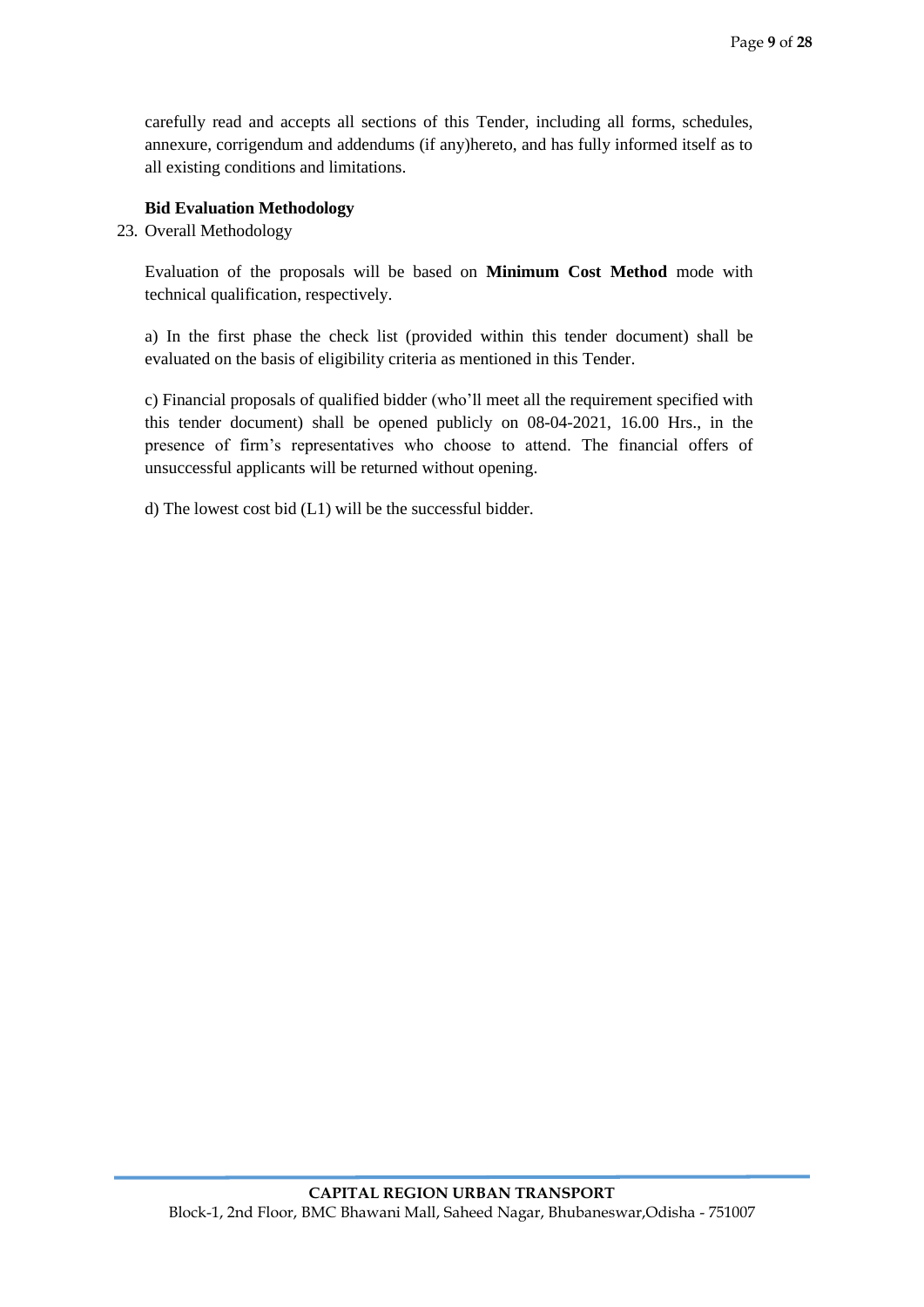#### **Award of Tender and Issue of Purchase Order**

CRUT will issue the purchase order to the successful Bidder $(L1)$  and the vendor must supply the products as per the defined timeline. If vendor fails to deliver the required product within the timeline then the purchase order shall be made to second qualified bidder (L2).

The security deposit will be forfeited if vendor has not fulfilled the terms and conditions as per bid document.

Security Deposit will be released after 1 month from the end of contract.

#### **Supplementary Information/Corrigendum/Amendment to the Tender**

• At any time prior to the deadline (or as extended by CRUT) for submission of bids, CRUT for any reason, whether at its own initiative or in response to clarifications requested by the Bidder may modify the Tender document by issuing amendment(s) or issue additional data to clarify an interpretation of the provisions of this Tender. Such supplements / corrigendum to the Tender issued by CRUT would be displayed o[nwww.capitalregiontransport.in](http://www.osrtc.in/) any such supplement / corrigendum / amendment shall be deemed to be incorporated by this reference into this Tender. Any such supplement / corrigendum / amendment will be binding on all the Bidders. CRUT will not be responsible for any misinterpretation of the provisions of this Tender document on account of the Bidders failure to update the Bid documents based on changes announced through the website.

#### **Miscellaneous**

The Bidding Process shall be governed by, and construed in accordance with, the laws of India and the Courts at Bhubaneswar shall have exclusive jurisdiction over all disputes arising under, pursuant to and/ or in connection with the Bidding Process.

The CRUT, in its sole discretion and without incurring any obligation or liability, reserves the right, at any time, to:

- suspend and/ or cancel the Bidding Process and/ or amend and/ or supplement the Bidding Process or modify the dates or other terms and conditions relating thereto;
- consult with any Bidder in order to receive clarification or further information;
- Qualify or disqualify any Bidder and/ or to consult with any Bidder in order to receive clarification or further information;
- retain any information and/ or evidence submitted to the CRUT by, on behalf of, and/ or in relation to any Bidder; and/or
- Independently verify, disqualify, reject and/ or accept any and all submissions or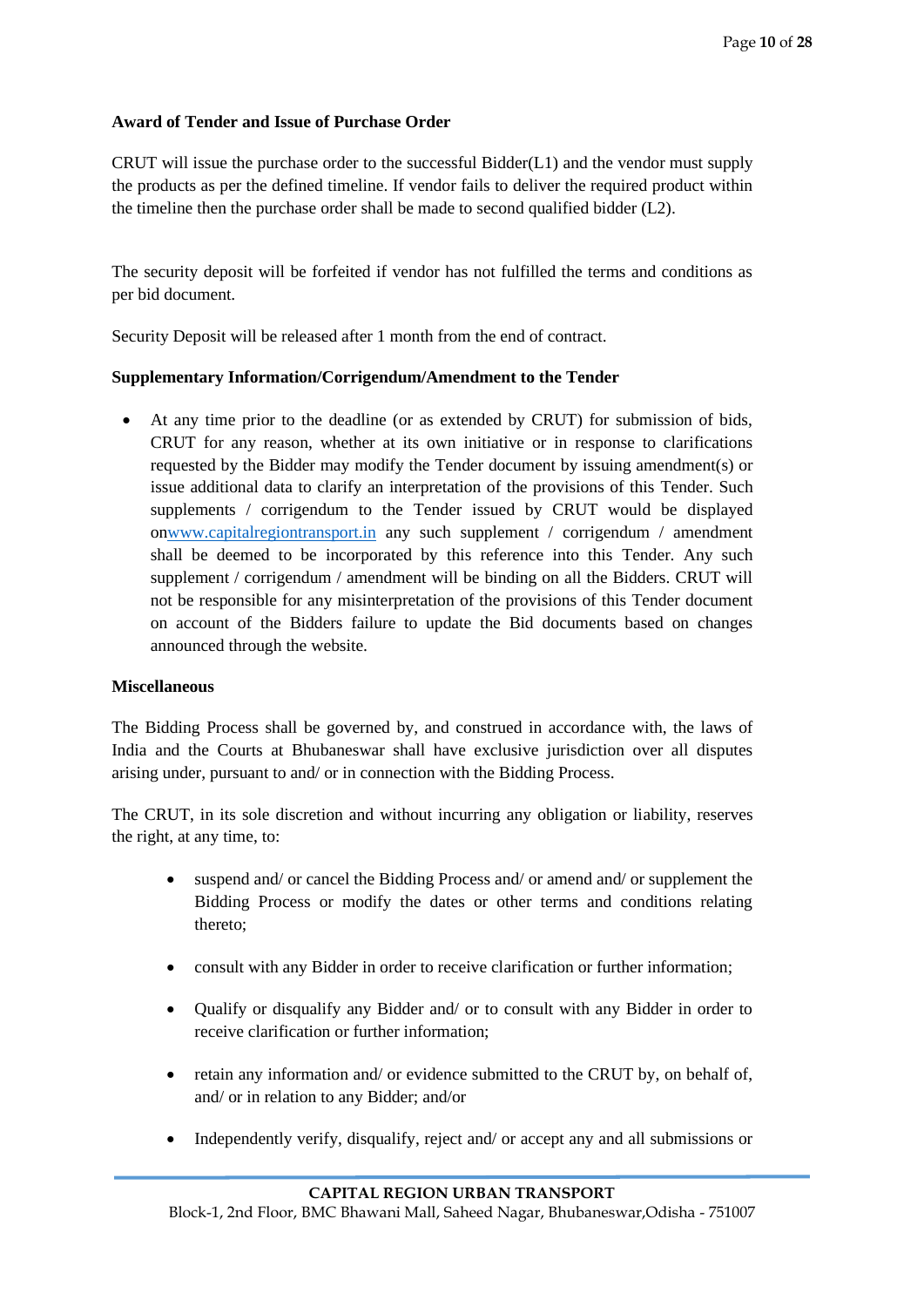other information and/ or evidence submitted by or on behalf of any Bidder.

- It shall be deemed that by submitting the Bid, the Bidder agrees and releases the CRUT, their employees, agents and advisers, irrevocably, unconditionally, fully and finally from any and all liability for claims, losses, damages, costs, expenses or liabilities in any way related to or arising from the exercise of any rights and/or performance of any obligations here under, pursuant here to and/ or in connection herewith and waives any and all rights and/ or claims it may have in this respect, whether actual or contingent, whether present or future.
- All the pages of documents, technical specifications, bids, supporting documents etc. shall be duly signed by the authorized signatory.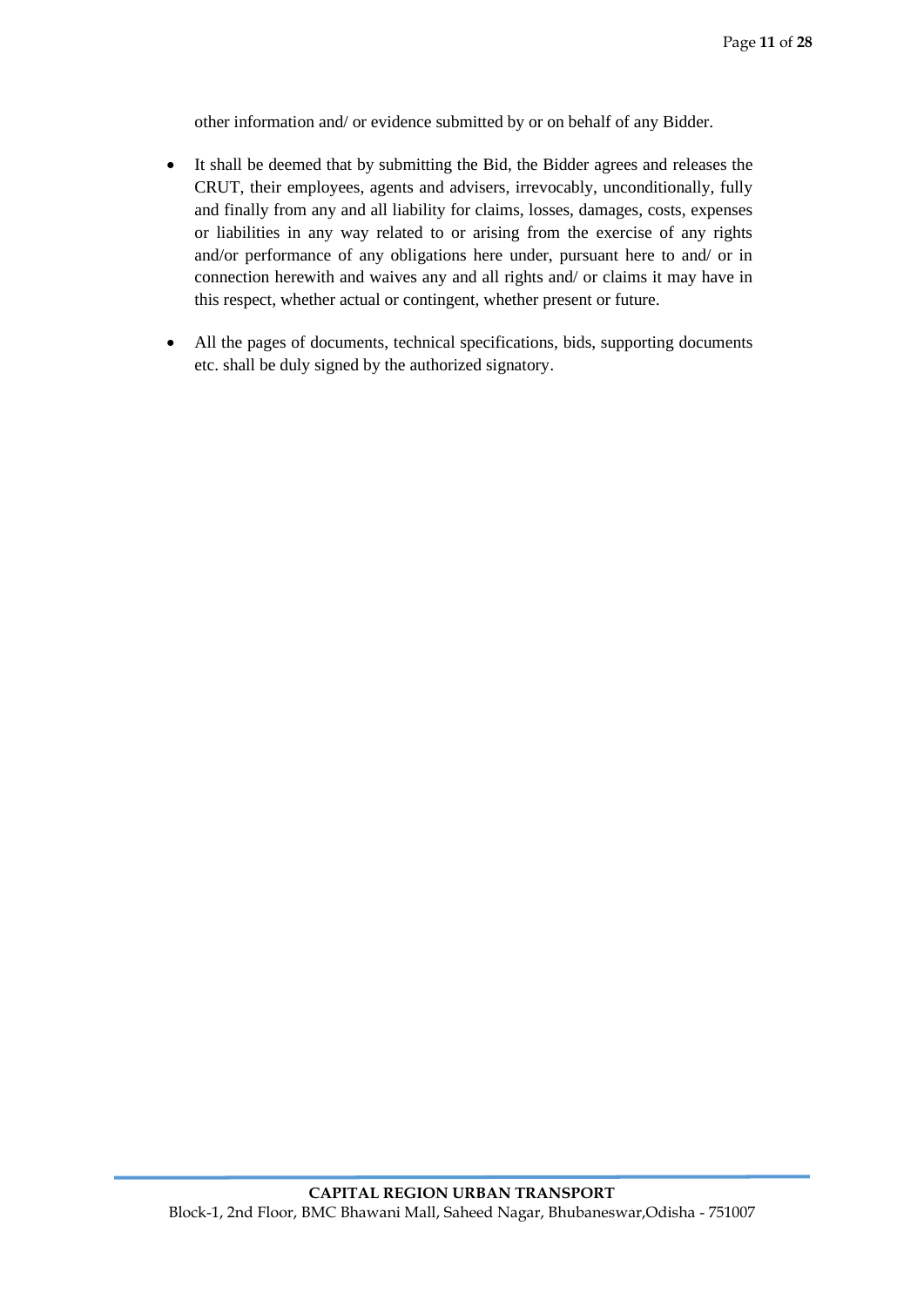# **BIDDER'S ELIGIBILITY**

To be filled by the bidder and submitted along with the Bid Proposal.

| Sl.            | Terms & Conditions as per Bidding Document           | Attached | Page | Remarks |
|----------------|------------------------------------------------------|----------|------|---------|
| N <sub>o</sub> |                                                      | (Yes/No) | No.  |         |
|                |                                                      |          |      |         |
| $\mathbf{1}$   | <b>Status of Bidder:</b>                             |          |      |         |
|                | · Manufacturer or Authorized Agent of the            |          |      |         |
|                | Manufacturer                                         |          |      |         |
|                | · Whether Public Undertaking, Public Ltd.,           |          |      |         |
|                | Private Ltd. Company or                              |          |      |         |
|                | Proprietary/Partnership Firm                         |          |      |         |
| $\overline{2}$ | Certificate for sole ownership / Vendorship          |          |      |         |
|                | /CertificateofIncorporation/Partnership Deed         |          |      |         |
| 3              | Documents Required to Submit:                        |          |      |         |
|                | <b>Trade Licence</b><br>$\mathbf{1}_{\cdot}$         |          |      |         |
|                | 2. PAN copy                                          |          |      |         |
|                | <b>GSTIN</b> Certificate<br>3.                       |          |      |         |
|                | Average Turn Over Certificate (last three<br>4.      |          |      |         |
|                | years) from Chartered Accountant & the               |          |      |         |
|                | average Turn Over must not be less than              |          |      |         |
|                | 1crore.                                              |          |      |         |
|                | Audited Balance Sheet & Income Tax<br>5 <sub>1</sub> |          |      |         |
|                | return copy of last three years (2019-               |          |      |         |
|                | 20,2018-19 & 2017-18)                                |          |      |         |
|                | 6. GST return copy showing the turnover of           |          |      |         |
|                | the respective financial year                        |          |      |         |
| 4              | User/Experience List (List of Govt. / Semi           |          |      |         |
|                | Govt. /Govt. Undertaking) where quoted model         |          |      |         |
|                | of the items has been supplied and installed         |          |      |         |
|                | with counts.                                         |          |      |         |
| 5              | Performance certificate of the same                  |          |      |         |
|                | supplied machine (of quoted make) issued by          |          |      |         |
|                | project authority.                                   |          |      |         |
| 6              | Prerequisite (if any) for installation of the        |          |      |         |
|                |                                                      |          |      |         |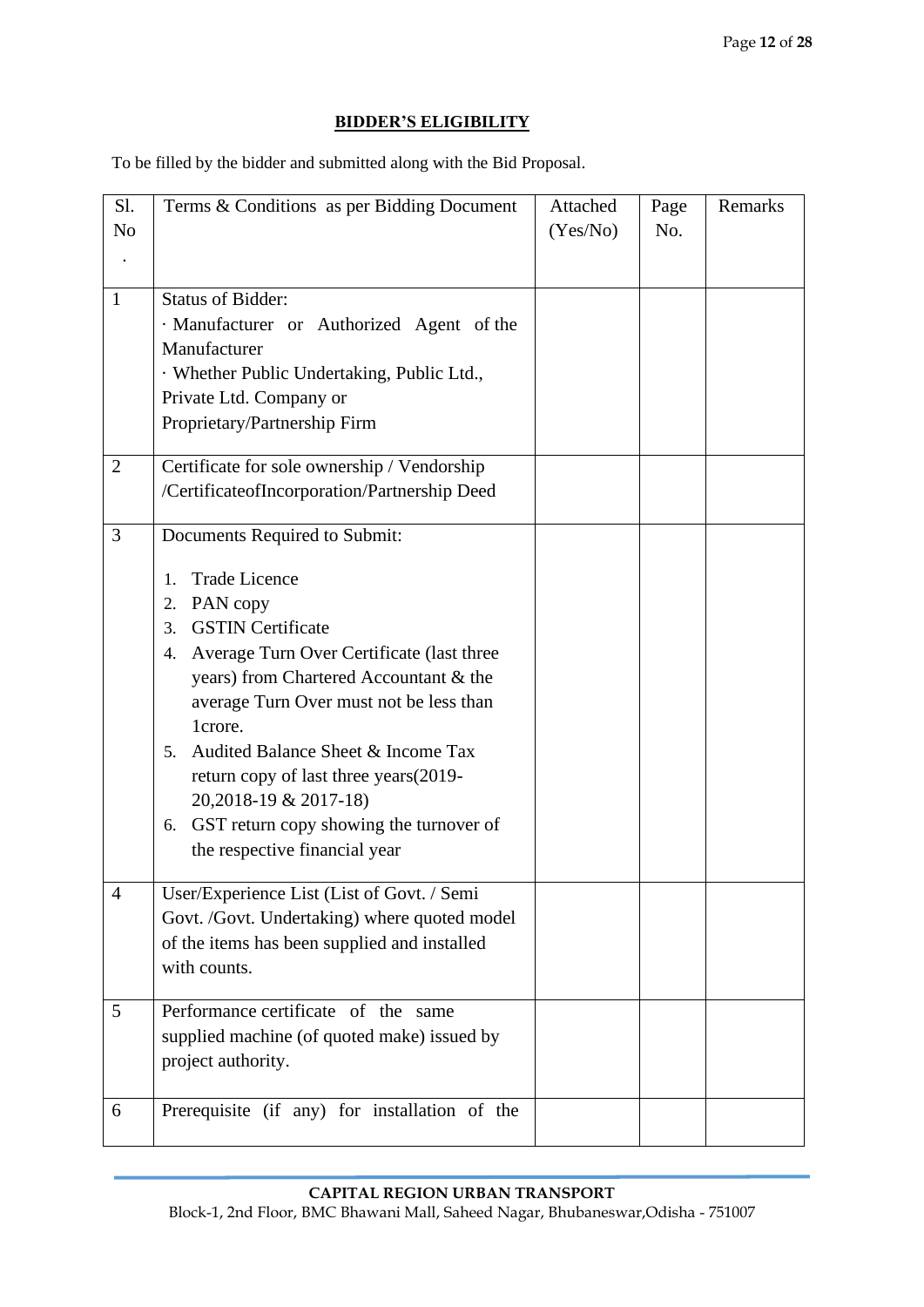|    | Machine, if any, to be provided by the Institute.                                                                                                                                                                                                                                                                                                                                                                                               |  |  |
|----|-------------------------------------------------------------------------------------------------------------------------------------------------------------------------------------------------------------------------------------------------------------------------------------------------------------------------------------------------------------------------------------------------------------------------------------------------|--|--|
| 7  | Whether rates are quoted as per format<br>mentioned in the Bidding Document or not.                                                                                                                                                                                                                                                                                                                                                             |  |  |
| 8  | Enclose an affidavit duly certified by(enclosed/<br>Not enclosed)thenotaryatthelocation<br>oftheAgencies/Headquarters Bhubaneswar that<br>the bidderhas never<br>beenblacklistedorpunishedbyanycourtfor and<br>criminal offence/breach of contract and that no<br>police/vigilance enquiry/criminal case is<br>pending against either bidder legal entity or<br>against individual Directors of the company or<br>Vendors etc. of the firm etc. |  |  |
| 9  | Affidavit, to the effect that the bidder is not<br>supplying the quoted item(s) to any other Govt.<br>/ Pvt. Organizations / Institutions at the rate<br>lower than the rate quoted against this tender.<br>The bidder should provide undertaking on own<br>authorized letter head.                                                                                                                                                             |  |  |
| 10 | Quality Assurance Certificate As per technical<br>specification                                                                                                                                                                                                                                                                                                                                                                                 |  |  |
| 11 | Bid Security amount deposited is enclosed or<br>not. If yes, please mention the details.                                                                                                                                                                                                                                                                                                                                                        |  |  |
| 12 | Original Technical Catalogue of the quoted<br>model                                                                                                                                                                                                                                                                                                                                                                                             |  |  |
| 13 | Certificate, to the effect that bidder will<br>provide the quoted item(s) Warranty period of<br>5 (five) years including all spares, accessories,<br>consumables etc.                                                                                                                                                                                                                                                                           |  |  |
| 14 | Bids of a firm/company that has been<br>blacklisted by CRUT - Bhubaneswar or<br>blacklisted/debarred by any other State /<br>Central Government's organization shall not be<br>entertained. Undertaking to be provided in<br>bidder's letter head.                                                                                                                                                                                              |  |  |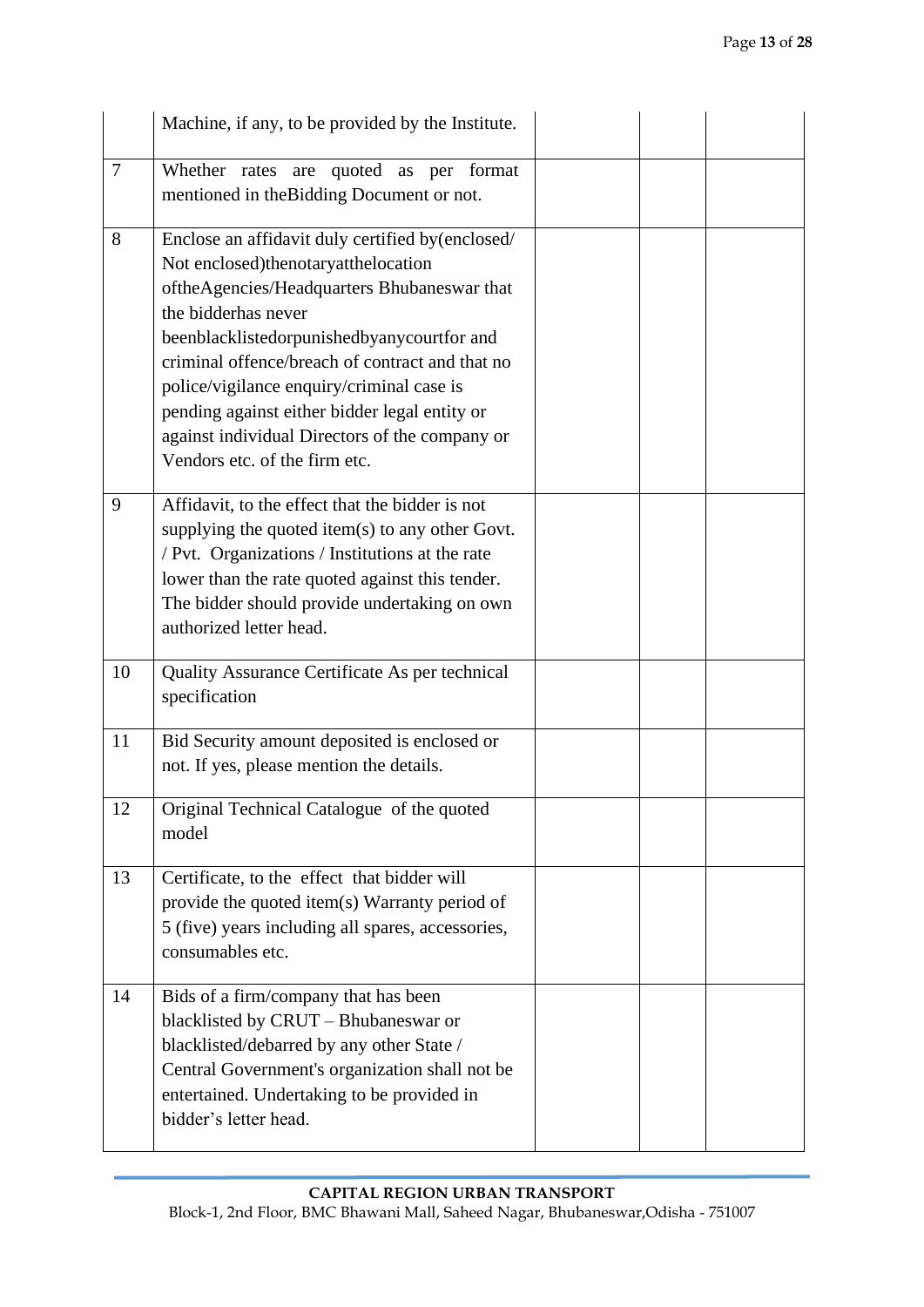|    | Experience certificate for supply of at least<br>1000 Nos. of ETMs                  |  |  |
|----|-------------------------------------------------------------------------------------|--|--|
| 16 | Integration of 1000 Nos. ETMs with at least 2<br><b>Automated Ticketing Systems</b> |  |  |

Page number / serial number may be given to each and every page of Tender Documents and photocopies of the documents attached. Mention Page number, wherever the copy (ies) of the document(s) are kept. In case of non-fulfilment of any of the above information/ document(s), the Tender will be summarily rejected without giving any notice.

Dated: (Dated Signature of the Tenderer with stamp of firm)

Place: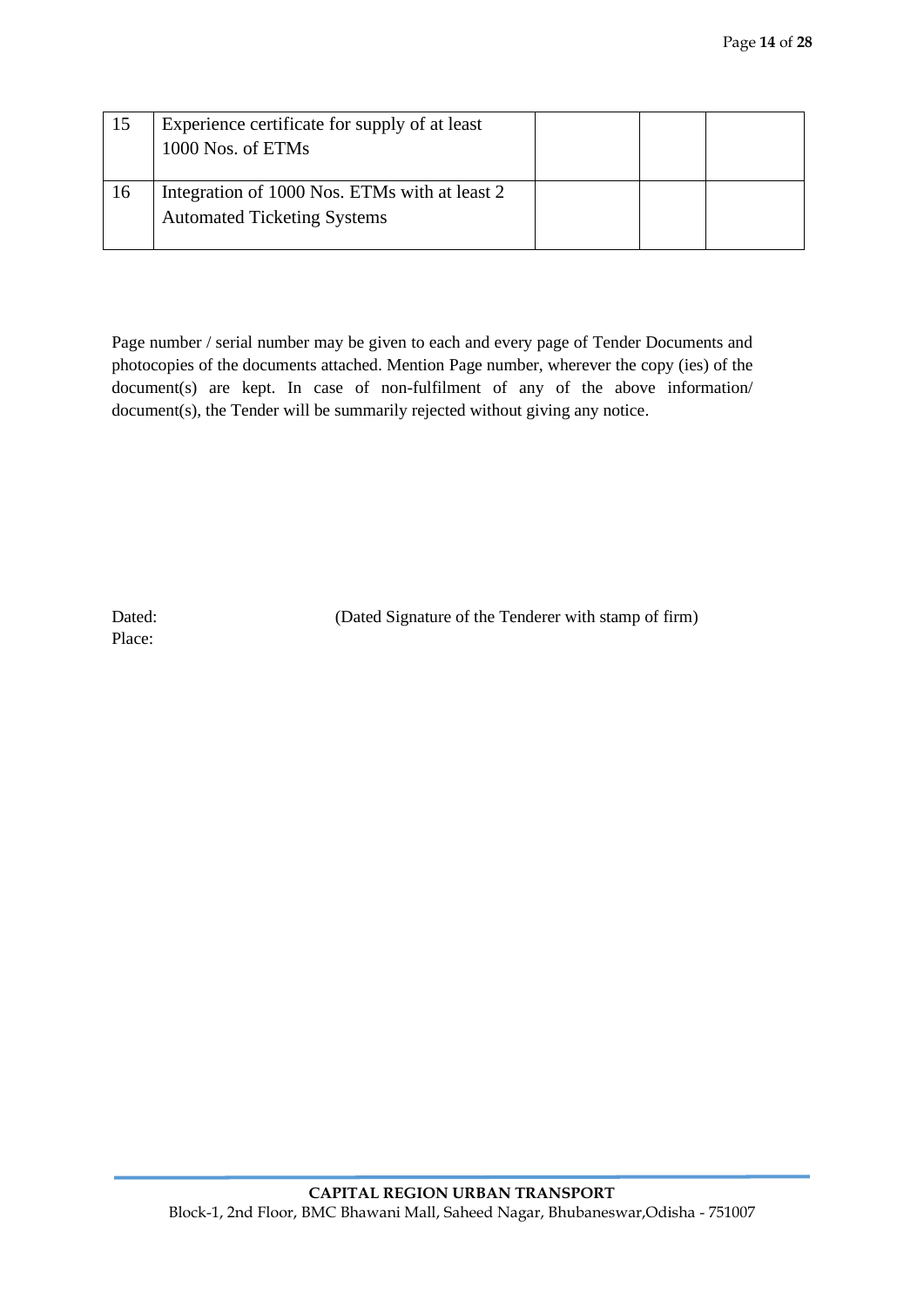# **About the Project:**

CRUT envisages strengthening city bus service in Odisha. These actions seek to promote organized public transport, reduce the use of private vehicles and structure an integrated transport system which offers higher safety, quality, security and reliability for users of public transport corridors. CRUT has planned to implement a comprehensive ticketing and vehicle tracking system using IT applications to achieve the following key objectives:

- Provide ease and benefits to users by providing reliability of services leading to increase in ridership and adoption of public transit
- Enhance non-cash/ digital modes of ticketing
- Enable Authority to constantly benchmark operations and maintain service quality of bus operations

The successful bidder will be responsible for Supply of 300 Nos. of ETMs and required Integration of the same with existing ticketing system with an OEM warranty for 5 Years.

| Sn. | <b>Particulars</b>              |                        | <b>Description</b>                                                                                                                                                                                                      |
|-----|---------------------------------|------------------------|-------------------------------------------------------------------------------------------------------------------------------------------------------------------------------------------------------------------------|
|     | In-bus<br>Ticketing<br>("ETM's) | Electronic<br>Machines | Supply of 300 Nos. ETM Handheld Devices with printer and<br>reader for smartcard in the CRUT buses. CRUT may require<br>additional ETMs with the quoted price.<br>Hardware supply and Integration required device level |
|     |                                 |                        | software applications.                                                                                                                                                                                                  |

#### **Overview of Scope of Work**

Delivery Timeline:

- Delivery of all ETMs should be done within 3 weeks after issuance of Letter of Intent/Award.
- Delay in delivery timeline will lead to cancellation of purchase order issued to the L1 bidder and the purchase order will be issued to L2 bidder with L1 price, which is agreed mutually by both the parties.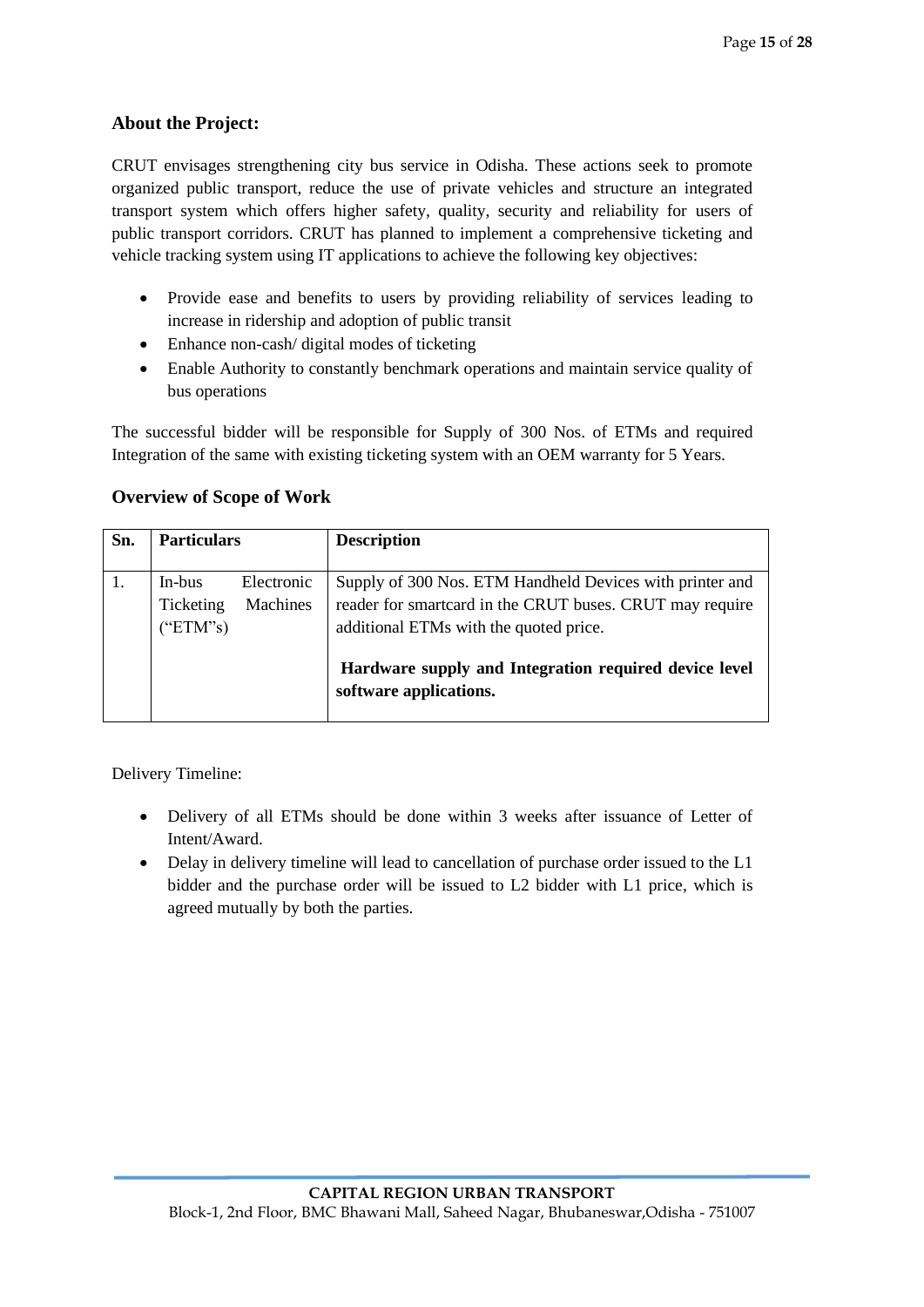# **Automated Fare Collection System**

**Objective:** The core objective of AFCS is to integrate fare collection mechanism using interoperable standards, hence the device and media thereby has to be complementary in nature. In order to meet diverse need of commuter and application, following media types shall be offered to users for payment of fare purposes:

- **Closed Loop smart card**
- **QR/ Bar code based paper tickets**
- **QR/ Bar code based mobile tickets**

#### **Functional Details**

- Integration with fare media i.e. ETM, Mobile Ticketing, CMC(optional and as mutually decided by CRUT and successful bidder)
	- Acquire and process all the transactions from all fare media at acceptance infrastructure
	- Hold and download the fare media parameters and fare table information to each ETM devices
	- Communicate with each device via network and process the data received to provide overall audit, statistical and operational information
	- Generate the necessary management reports from the fare media transaction information
	- Generate and update blacklists for all applicable fare media and download these to sales and validation equipment
	- Dynamically refresh Mobile Ticketing application for transit products, fares and other transit parameters
	- Generate QR code for mobile tickets
	- Provide multiple means of transferring data from VTU/ETM to the cloud in case of lack of connectivity such that there is no loss of data.
	- Inventory management:
		- Automatic stock management of fare media at central level including stock registration, distribution, return etc.
		- Track stock movements in the System covering the entire lifecycle commencing from the date of purchase until the time that the cards have been removed from the system
	- Reconciliation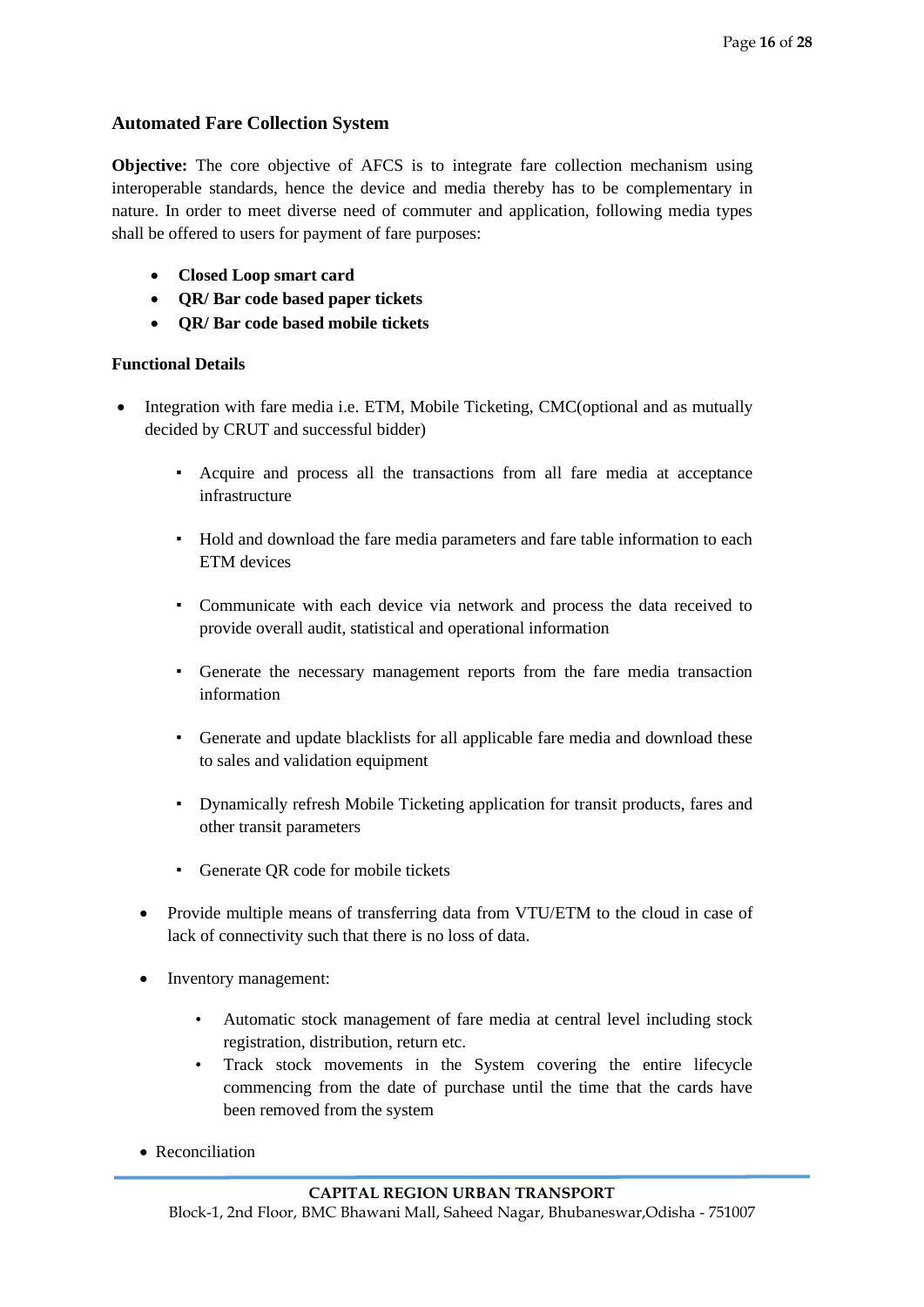- Automatic generation of daily, monthly & yearly reports for revenue reconciliation using revenue data - transactions, audit register and cash amount. Reports shall be generated depot wise and shift wise
- Reconciliation report should be generated at EOD for each device
- Database management system:
	- Support data integration, data recovery, exception handling, validation and security
	- Parallel processing of transactions
	- Maintain historic data for 3 years
- Product configuration management:
	- Configure transit products with parameters such as product ID, name, expiry date /time, number of days in week, start and end time, route/stop, device type, fare, discounted fare, profile etc.
- Security management:
	- Restrict access to entire AFCS only to authorized users
	- Create different user groups and assign different access levels / privileges
- Ticketing and revenue reports:
	- Conductor sign-on/sign-off details as on required date  $&$  time with summary containing conductors not reported back as per schedule duty, imprest amount tally report.
	- Machine detail report indicating number of online ETMs, number of ETMs in depots and unmoved / idle ETMs in depot on at a date and time.
	- Daily cash collection report (conductor wise, route wise, depot wise, etc.)
	- Conductor-wise shortage / excess report
	- Passenger count by trip, route on a daily, weekly, monthly basis
- Others
	- Fare Collection and Validation Devices
	- Integration with CLOSE LOOP CARD management system and Central Clearing and settlement system of Financial Institution(Bank)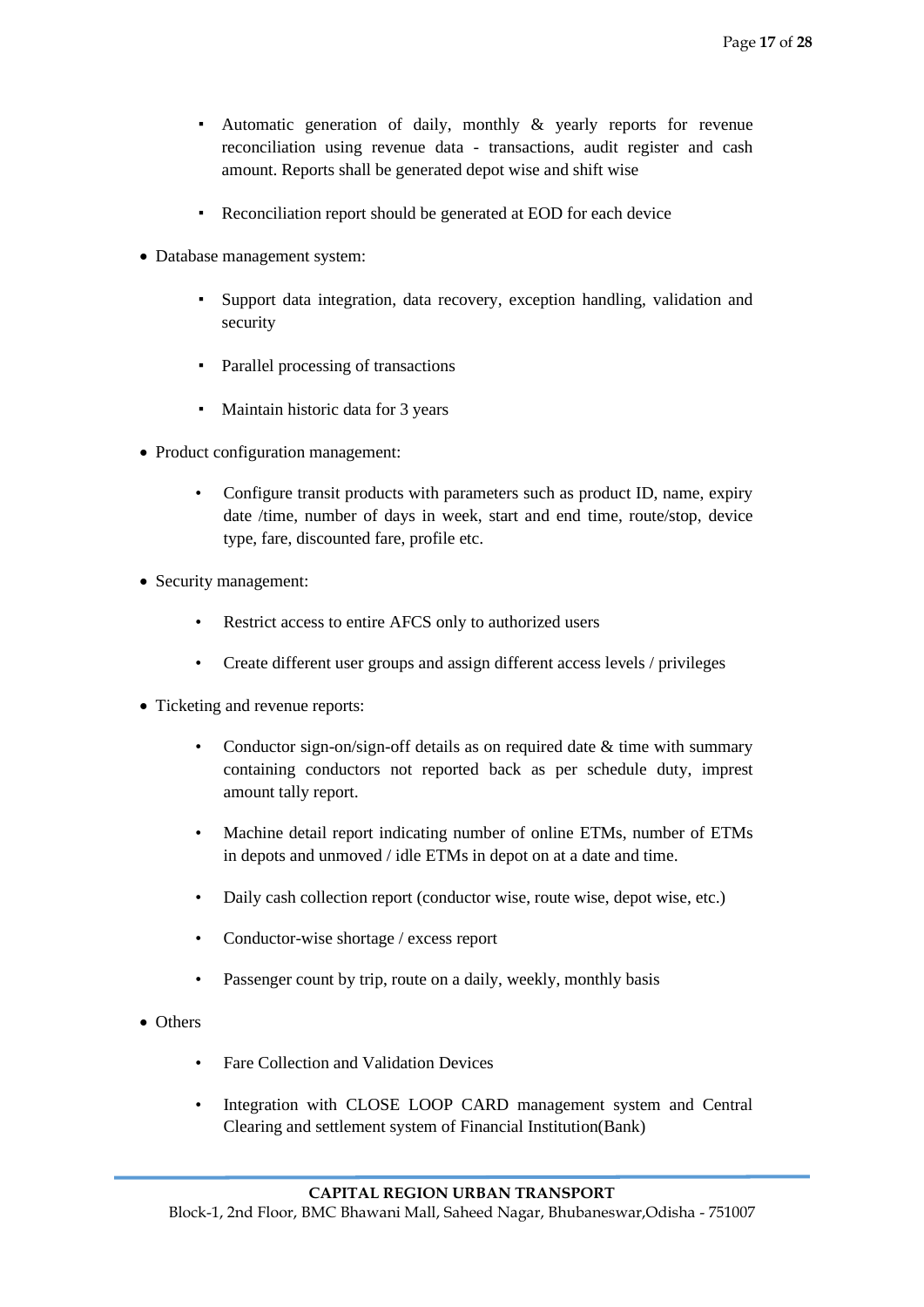• Integrate with Common Transportation Control Centre by passing the data to the relevant party managing the control center

# **Handheld Ticketing Machines- ETMs**

#### **Functional Details**

- The handheld ticketing machines should facilitate the following tasks:
	- **Smart Card Validation**
	- Smart Card Balance Check
	- QR Code
	- Access to ETM:
		- The conductor and driver should be able to login to the ETM via a combination of username + password  $(ID + PIN)$
		- Other roles may be required to login to the device based on varying operational needs
		- Ticketing in offline mode
- Data should be stored on ETM:

The handheld machine shall store all required transaction data on-board, including:

- Date and time of transaction
- Device ID
- Employee ID of conductor and Driver
- Fare-tables
- Ticket serial number
- Ticket origin
- Ticket destination
- Transaction Value
- Action taken (e.g. ticket sold/adjusted/checked)
- Smart card serial number (if applicable)
- Transmission Status (i.e.success fully transmitted/not successfully transmitted)
- Vehicle number,crew duty number and crew duty details i.e. schedule time, departure time, bus service type, stage and fare table of routes operated, concession fare charging rules, other fare rules etc.
- The handheld machine shall have sufficient memory to store a minimum of one-week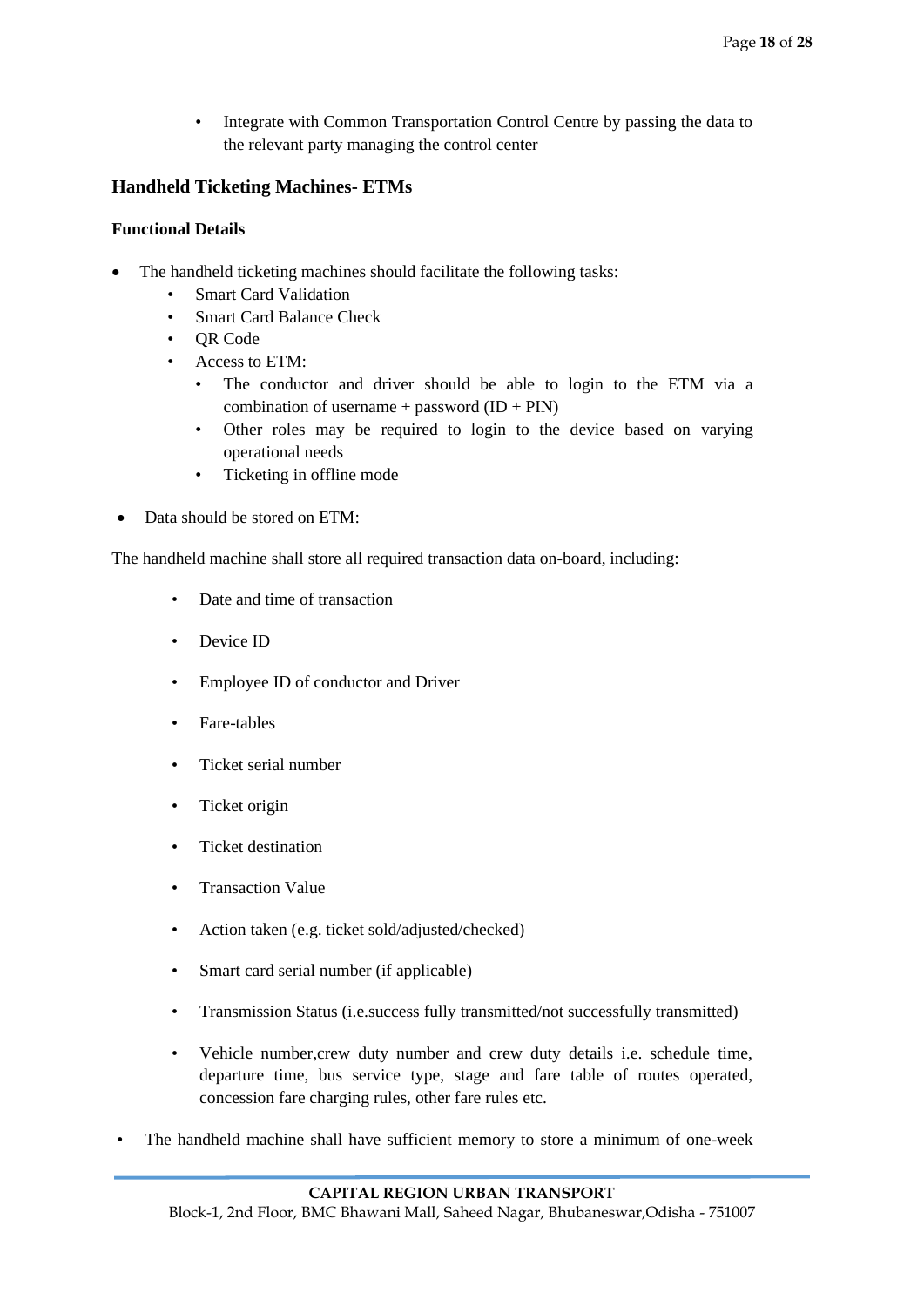worth of transaction records apart from mandatory software/ firmware etc.

- Only successfully transmitted transaction data records shall be overwritten by new transaction data records.
- The handheld machine shall provide a warning when the amount of on-board storage occupied by "not successfully transmitted" transaction data records exceeds CRUT specified threshold.
- The handheld machine shall store the current valid fare-set as well as a future "pending" fare set with activation date and time (if applicable), to allow downloads to the handheld machine to occur in advance.
- When the activation date and time passes, the revaluing unit shall automatically replace the existing fare table with the "pending" fare table.
- Initiate handheld machine operation, a conductor shall manually enter an employee ID and a PIN, or a proximity standard.
- Logins and logouts shall be transmitted to the central system, along with associated Date/ Time and employee ID.
- The handheld machine shall be used by mobile ticket conductors to sell tickets to customers.
- The tickets issued shall comply with all requirements laid out in the relevant sections.
- The conductor shall be able to manually adjust the current origin location
- The origin shall be set only once whenever it is changed so that the conductor needs to enter only the destination of people until the next origin is reached.
- To sell a ticket using the handheld machine the conductor shall, upon receiving payment, enter the destination using the interface (using the current origin which is periodically adjusted manually by the conductor).
- The handheld machine shall then print the ticket for issuance to the passenger.
- The system shall provide the ability to add a configurable fine (either optional or mandatory for use by the conductor) to a ticket by pressing the appropriate buttons on the handheld machine interface (for example, if a new ticket must be issued because a customer does not have a ticket or has an expired ticket)
- Ticketing functionality:
	- Provision to print conductor ID, depot name, issue date and time, fare, and sequential ticket number on each ticket. System to be flexible enough to incorporate other details at a later stage.
	- Provision to record and print various types of tickets general ticket, group ticket (adult + child + concession), other concession tickets, differential fare ticket, various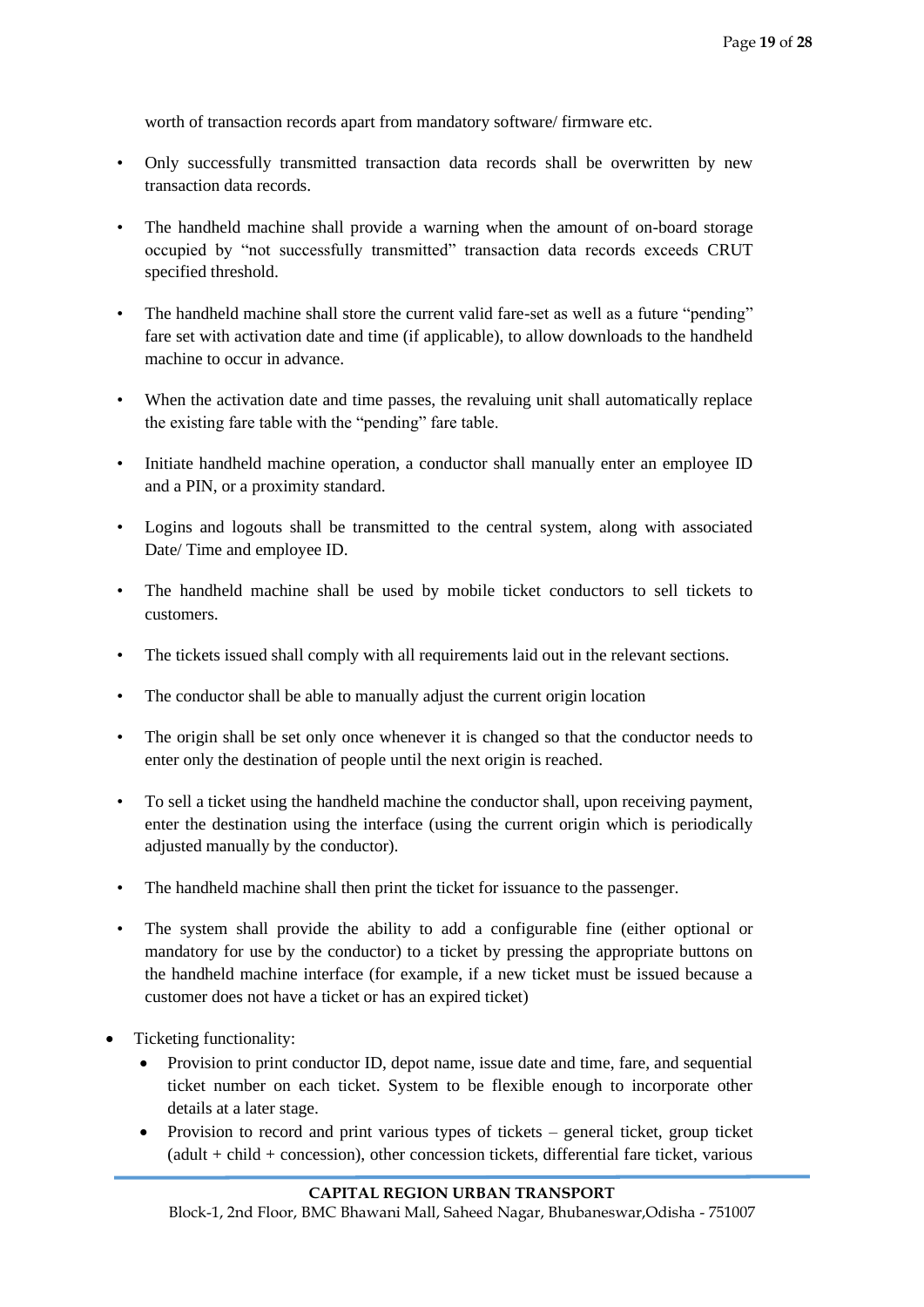schemes tickets, luggage ticket, package ticket etc.

- Types of fares and tickets should be able to be created centrally and updated to ETM devices via on-demand OTA updates
- Provision to issue refunds of fare in case of change in service type or full / partial cancellation of service or face value revision
- Provision to view any ticket issued by the conductor
- Provision to record the details of passengers from whom fare is not collected by the conductor - M-Ticket holders, pre-paid smart card pass holders, monthly / quarterly pass holding passengers, employee duty pass holders, etc. with a view to provide detailed route-wise analysis of usage of services by such category of passengers. Such passes and other pre-paid tickets may be in the form of paper tickets, physical cards, M-tickets or smart cards.
- Ticketing and passenger information should be relayed in real- time upon each transaction to the AFCS, and also available in batches for reconciliation and settlement as per operational cycles e.g. for each trip, for each shift, at the end of each day, etc.
- In the case of loss of data connection, ticketing transactions must be stored locally and then transmitted to the AFCS immediately upon re-establishment of the data network.
- All ticketing functions must work in offline mode in the case of loss of data connection and then be settled by batch mode in pure offline condition.
- Tickets shall be available in both English and Hindi language for printing
- The user interface shall allow an experienced conductor to issue a ticket in less than five (5) seconds.
- Ticket validation functionality:
	- The ETM must be able to validate all forms of pre-purchased tickets (M-tickets, smart card tickets, paper-based QR) in both online and offline mode and / or ticket number in online mode. These tickets could be single-journey, return and / or monthly passes or other multi-journey tickets.
- Security:
	- Security of private APN network with industry-standard encryption protocols
	- Read / write facility for smart cards, confirming to ISO 14443 specifications, including the ability to modify the software to read / write / validate any existing or proposed transport mobility smart cards confirmed by the State Government / Central Government / Metro etc.
	- Tamper-proof software and hardware, and alerts should be generated upon detection of tampering events
- **Connectivity** 
	- The ETM's shall be connected to the central system though mobile connection and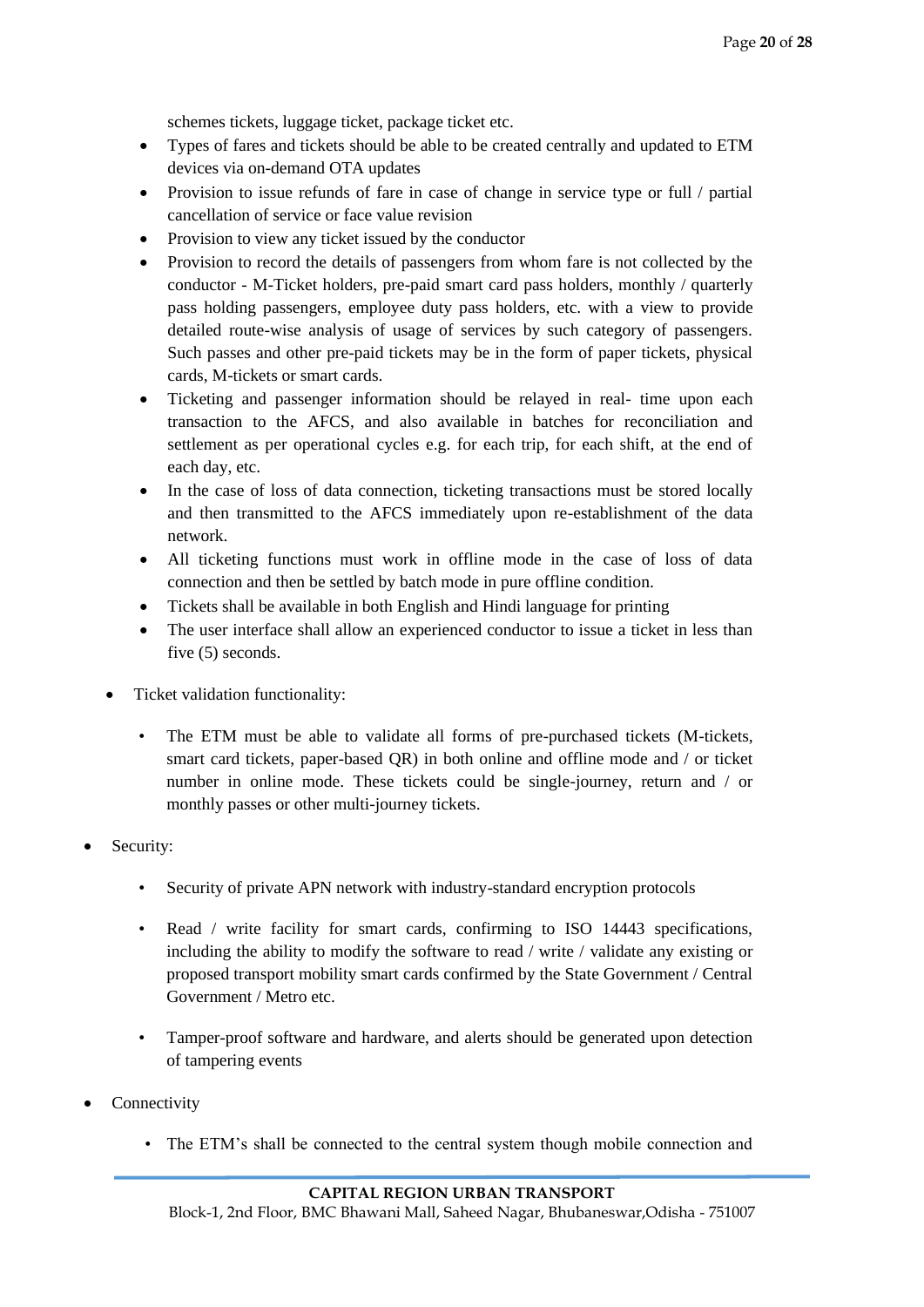the Bidder shall bear all cost for such connection during the entire contract period.

- The handheld machine shall consist of but not limited to smart card reader, barcoded ticket printer, integrated communication modem, user interface (e.g. touch screen or screen with keypad), on board data storage and battery power supply.
- The handheld machine shall allow CRUT to transmit data to the central system in real-time or periodically as decided by CRUT using the integrated modem.
- The handheld machine shall have an integrated display that can be easily read under all conditions of ambient light throughout the day and night
- Smart Card Usage on the Handheld
	- The handheld machine shall have a trip validation functionality whereby when a smart card is swiped at the reader, the ticket origin and date/time of the tap- in is displayed on the handheld device display.
	- Upon successful completion of the transaction the handheld machine shall transmit transaction data to the central system, including:
		- Date and Time of Transaction
		- Device Identification Number
		- Ticket Serial Number
		- Ticket Origin
		- Ticket Destination
		- Smart Card Serial Number
	- Upon successful completion of the transaction the handheld machine shall indicate successful completion via the interface, using both the display and a distinct audio message.
	- It shall be possible to upgrade the firmware/software from the central server, configuration list such as routes along with fare and other related details etc., data from and to the CCC Over–The- Air (OTA) using the wireless technology.
	- If for any reason the fare media cannot be read automatically using the readers on the handheld, there shall be an arrangement to manually enter the smart card ID and validate it.
	- The HHT device shall have balance check functionality whereby when a smart card is swiped at the reader, the smart card stored balance, any outstanding trip details, status of the smart card are displayed on the handheld machine display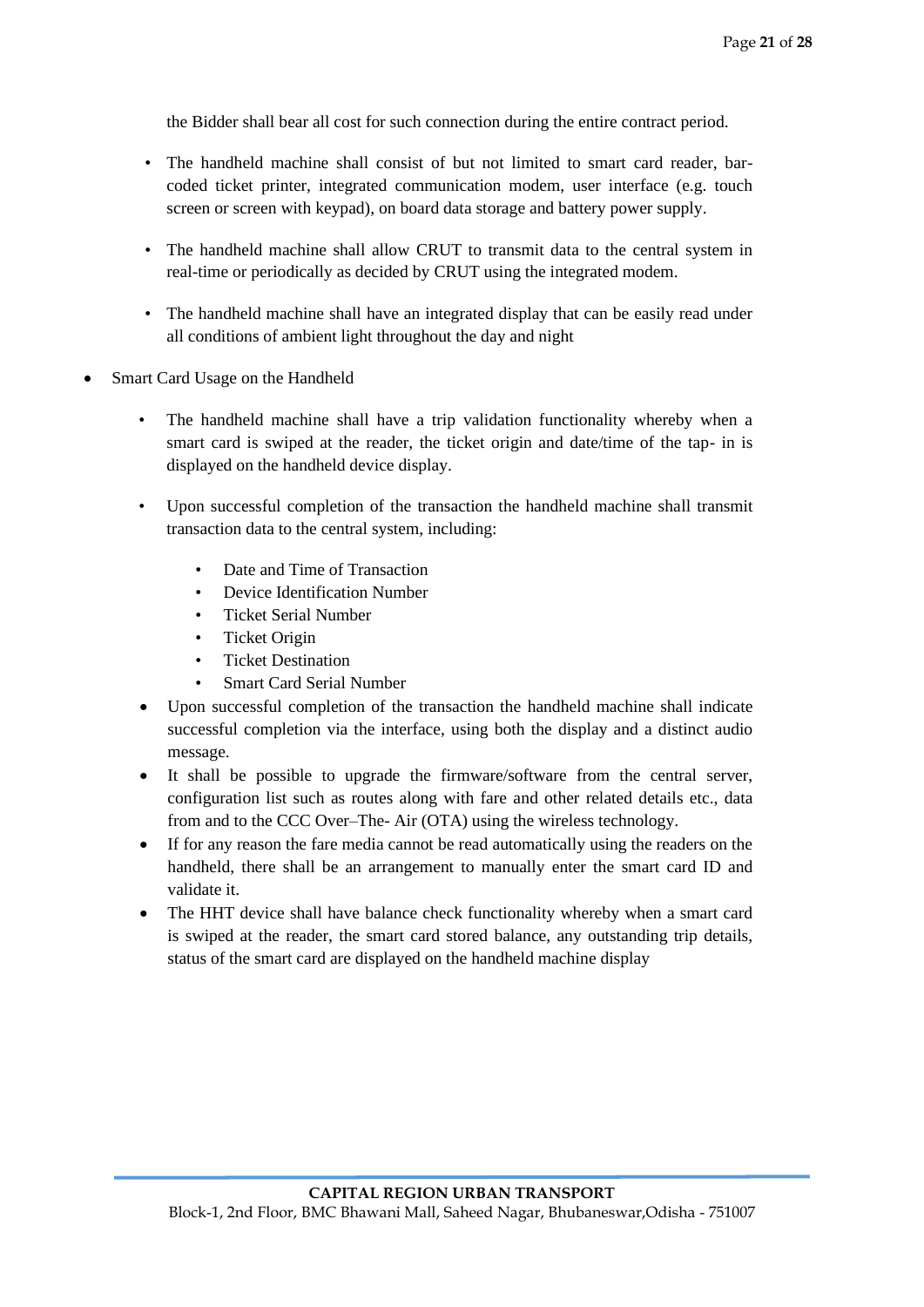$\downarrow$ 

# **Technical Specifications**

| <b>Processor</b>       | : Application processor: ARM Cortex-A7 QuadCore                                   |
|------------------------|-----------------------------------------------------------------------------------|
|                        | Crypto processor: ARMCortex-M4 32-bit                                             |
| <b>Memory</b>          | : 1GBRAM+8GBFlash                                                                 |
| OperatingSystem        | : Android5.1withsecuritypaymentsystem                                             |
| <b>SIMandSAM</b>       | : 1xSIM                                                                           |
|                        | 2xSAM                                                                             |
| <b>CardReaders</b>     | : Magnetic stripe: ISO1/2/3                                                       |
|                        | Smartcard: EMVLevel 1                                                             |
|                        | Contactless: EMVLevel 1&2compliant                                                |
| <b>Display</b>         | : 5.5 inchesIPSColour1280x720pixels                                               |
|                        | Touch screen Capacitive (fingerandstylus)                                         |
| <b>Video</b>           | : Support1080pvideo                                                               |
| <b>Audio</b>           | : 1speaker, 1headphonejack, 1microphone                                           |
| <b>Cameras</b>         | : Rear:5megapixelsautofocuscamerawith flash                                       |
|                        | Front:0.3 megapixels                                                              |
|                        | Compatible with 1D/2Dcodereading                                                  |
| <b>Keypad</b>          | : Onscreen virtual keyboard                                                       |
| <b>Positioning</b>     | :GPS, GLONASS, BelDou                                                             |
| <b>Thermal Printer</b> | : Speed in lines / sec: Up to 18 lines / second                                   |
|                        | Paper roll cage: 58 mm width x $\varnothing$ 40 mm                                |
|                        | Terminal connectivity WAN: 4G Cat 4 / 3G / 2G LAN: WiFi b / g / n                 |
|                        | Bluetooth: 4.1 (BQB certified)                                                    |
|                        | Terminal connections: USB: Micro-USB OTG                                          |
| <b>Battery</b>         | : Li-ion 2600 mAh / 7.2V, equivalent to 18.7 Wh                                   |
| <b>Dimensions</b>      | : $185 \times 86 \times 64$ mm (7.3x3.4x2.5")                                     |
| Weight                 | : 470 g                                                                           |
| <b>Environment</b>     | : Operating temperature (DC unplugged): $-10^{\circ}$ C to $+45^{\circ}$ C        |
|                        | Operating temperature (DC plugged): $0^{\circ}$ C to +40 $^{\circ}$ C Storage     |
|                        | temperature: -20 $\rm{^{\circ}C}$ to +70 $\rm{^{\circ}C}$                         |
|                        | Security and Certifications: Certified PCI PTS 5.x online & offline or equivalent |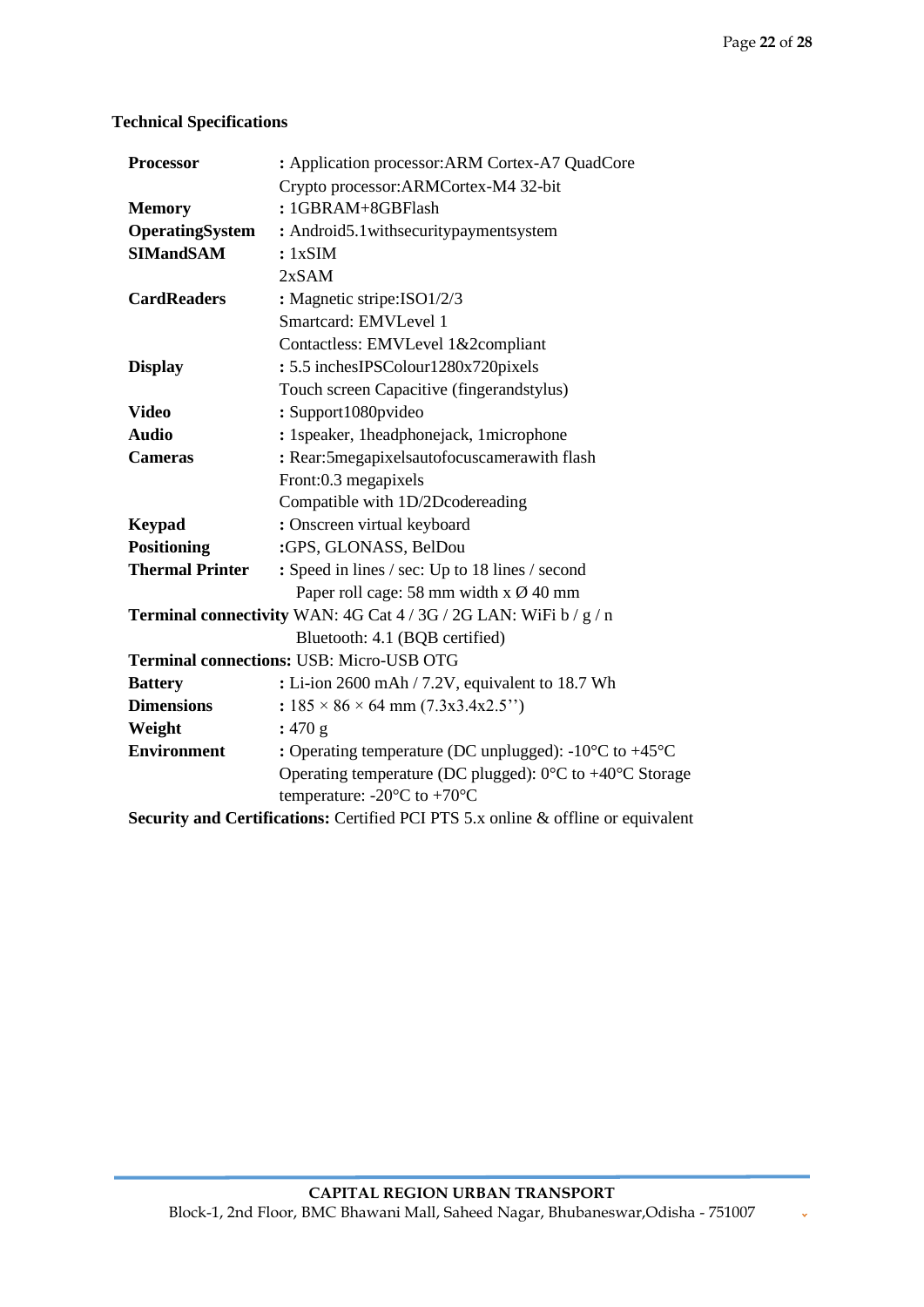**Compliance Sheet Format (Bidder needs to provide compliance sheet along with the proposal):** 

| <b>Module / Component</b> | <b>Description</b> | <b>Compliance</b><br>(Yes/No) | <b>Documentary</b><br><b>Reference</b> |
|---------------------------|--------------------|-------------------------------|----------------------------------------|
|                           |                    |                               |                                        |

*Note: The technical specification mentioned above is bare minimum requirements.* 

### **Performance Requirements**

- The System should be able to perform without any material degradation of performance over time
- The System should have an accuracy of 99% for every transaction, reports generated, MIS and accounting done through the ETM
- The time taken to print a ticket through the ETM after data entry should not exceed 5 seconds per transaction.
- ETMs should be rugged enough to withstand the harsh public transport environment and be dust and water resistant
- Provide multiple means of transferring data from ETM to the cloud in case of lack of connectivity such that there is no loss of data.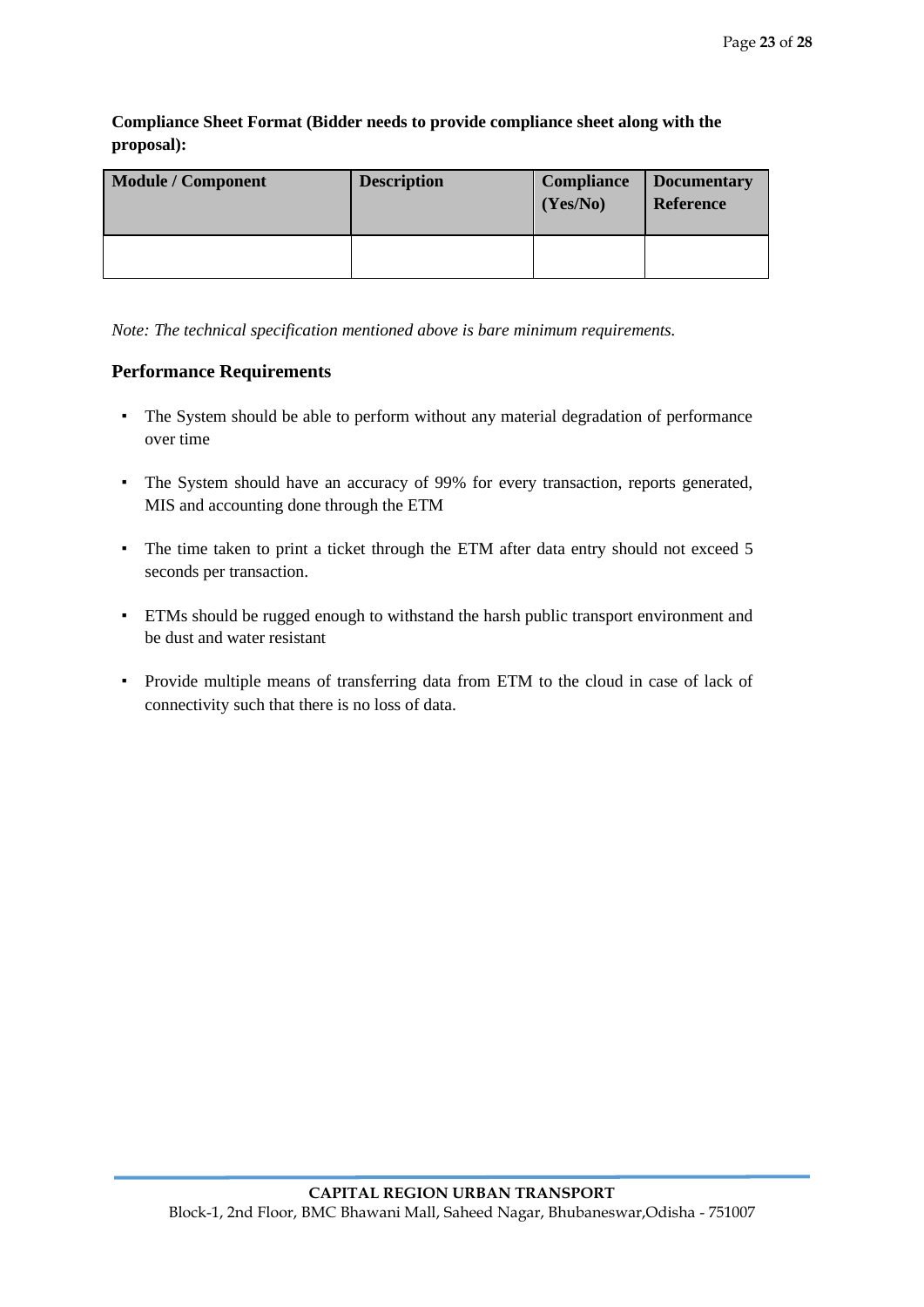# Application support including modification and integrations with future systems

It is the responsibility of the bidder

- Enhancement / modifications with respect to new / enhanced / enriched functionality
- Ensure the desired functioning of the Interface
- Modification of devices generated reports
- Provide technical support on system parameters and requirement for CRUT's Enterprise Applications Software
- Present relevant information and training if applicable and necessary regarding the use and functions of new products and services to a defined number of relevant Users designated by CRUT.
- Provide handholding support to end users in carrying out the business process transactions.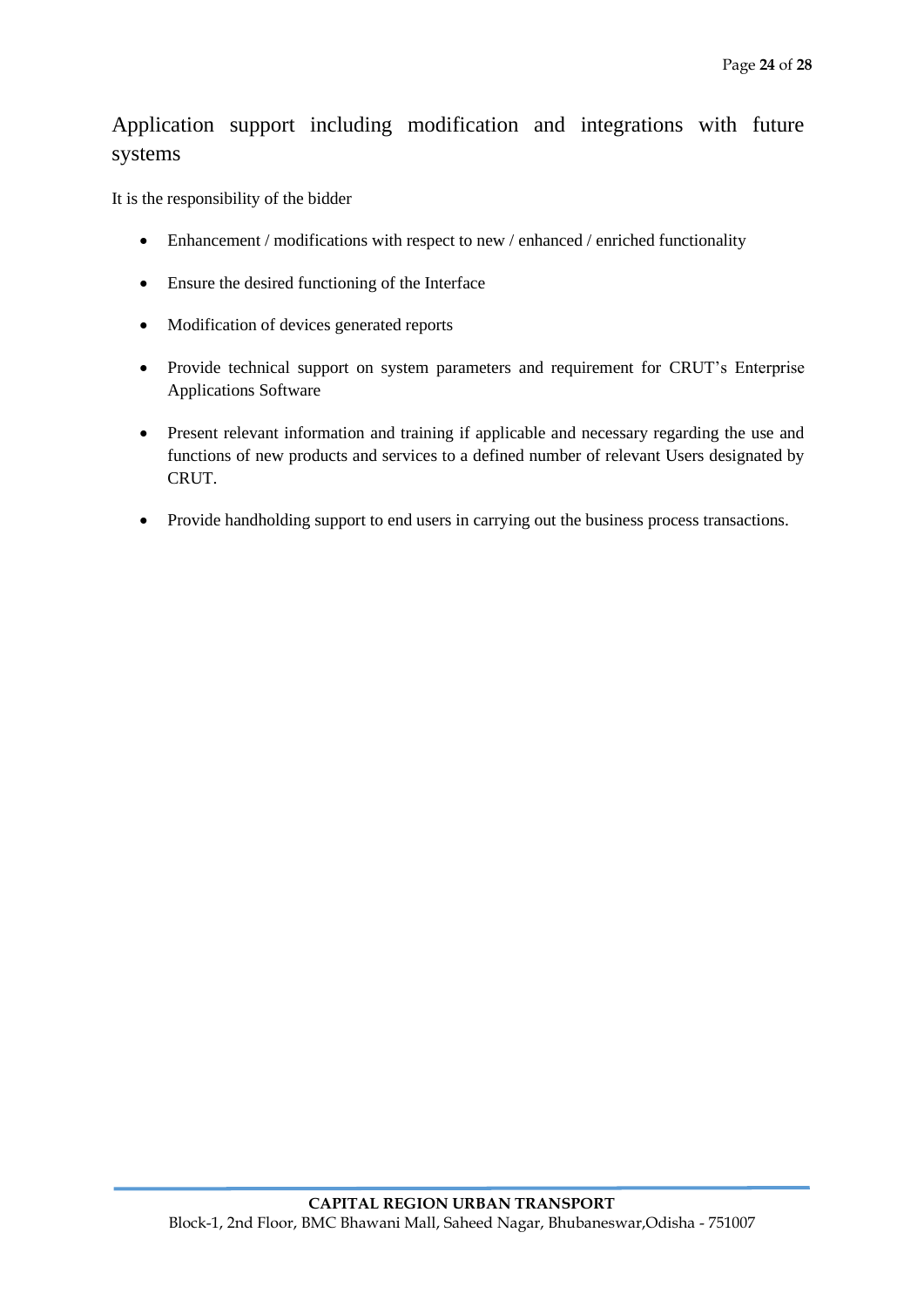| Sn. | <b>Particulars</b> | <b>Description</b>              | Unit       | Quantity | Rate<br>Unit | without<br>Total<br>taxes | Taxes | Taxes<br>Total<br>with |
|-----|--------------------|---------------------------------|------------|----------|--------------|---------------------------|-------|------------------------|
| 1.  | Electronic         | &<br><b>Supply</b>              | <b>Nos</b> | 300      |              |                           |       |                        |
|     | Ticketing          | <b>Integration</b><br><b>of</b> |            |          |              |                           |       |                        |
|     | Machines           | <b>ETMs</b>                     |            |          |              |                           |       |                        |
|     | 4G<br>with         |                                 |            |          |              |                           |       |                        |
|     | SIM Card           | <b>SIM Cards</b>                | <b>Nos</b> | 300      |              |                           |       |                        |

\_\_\_\_\_\_\_\_\_\_\_\_\_\_\_\_\_\_\_\_\_\_\_\_\_\_\_\_\_\_\_\_\_\_\_\_\_\_\_\_\_\_\_\_\_\_\_\_\_\_\_\_\_\_\_\_\_\_\_\_\_\_\_\_\_\_\_\_\_\_\_\_\_\_\_\_\_\_\_\_\_

# **Annexure-A: Financial Bid Format**

Total price (in words) with taxes: \_\_\_\_\_\_\_\_\_\_\_\_\_\_\_\_\_\_\_\_\_\_\_\_\_\_\_\_\_\_\_\_\_\_\_\_\_\_\_\_\_\_\_\_\_\_\_\_\_\_\_\_\_